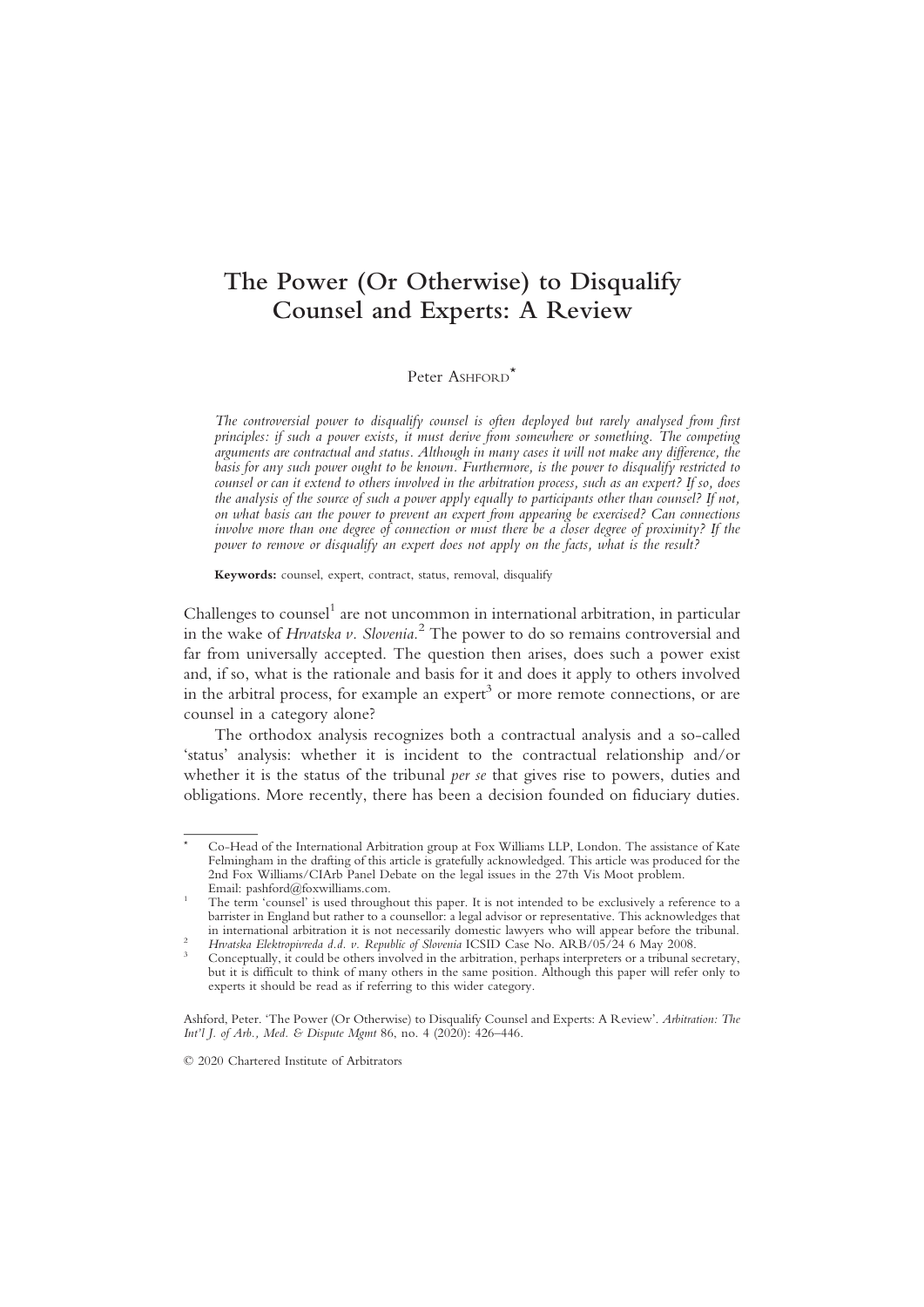## 1 CONTRACTUAL ANALYSIS

The contractual analysis starts with the original agreement to arbitrate (originally a bilateral agreement between the parties and latterly, it is generally understood to be typically, a tripartite agreement between the parties and the tribunal).<sup>4</sup>

As Sir Nicholas Browne-Wilkinson VC said in K/s Norjarl A/s v. Hyundai Heavy Industries Co. Ltd.<sup>5</sup>:

The arbitration agreement is a bilateral contract between the parties to the main contract. On appointment, the arbitrator becomes a third party to that arbitration agreement, which becomes a trilateral contract: see Compagnie Europeene de Cereals SA v Tradax Export [1986] 2 Lloyd's Rep. 301. Under that trilateral contract, the arbitrator undertakes his quasi-judicial functions in consideration of the parties agreeing to pay him remuneration. By accepting appointment, the arbitrator assumes the status of a quasi-judicial adjudicator, together with all the duties and disabilities inherent in that status.<sup>6</sup>

The arbitration agreement is the only instrument governing the parties' relationship with the tribunal.<sup>7</sup> To the extent that any contractual authority over legal representatives or others such as experts exists, it must, presumably, derive from the agreement to arbitrate but, as is often pointed out, a legal representative (and for that matter any expert) is not a party to the agreement to arbitrate.

By an agreement to arbitrate the parties agree to submit their dispute to decision by the tribunal. The arbitration agreement invariably says nothing about the process or procedure that should be adopted (save that it may be governed by institutional rules which give some, but not complete, direction as to the powers of the tribunal and the process that should be adopted). National law may also supplement the parties' agreement and the English Arbitration Act 1996 ('Act') includes mandatory and non-mandatory provisions. The mandatory provisions 'have effect notwithstanding any provision to the contrary'. <sup>8</sup> The most important of these are sections 33 (duties of the tribunal) and 40 (duties of the parties).

Prior to the 1920s courts had required arbitration procedure to resemble proceedings in the High Court. Thereafter, there was a contract based laissez faire attitude: if the parties got the process they had bargained for, however clumsy or erratic, the courts would not intervene. The Act, especially by sections 33 and 40 marked a shift back to underlining minimum requirements that are independent

<sup>4</sup> There is an alternative, albeit underdeveloped, argument that the jurisdiction derives from Art. 18 of the Model Law: 'The parties shall be treated with equality and each party shall be given a full opportunity of presenting his case.' This provision is enacted by §33 Arbitration Act 1996 in England.<br>
<sup>5</sup> [1992] Q.B. 863. <br>
<sup>6</sup> At p. 884. <br>
<sup>7</sup> And in ICC proceedings the Terms of Reference. In Investor-State it may (also) be the rel

instrument e.g. the BIT.<br>Section  $4(1)$ .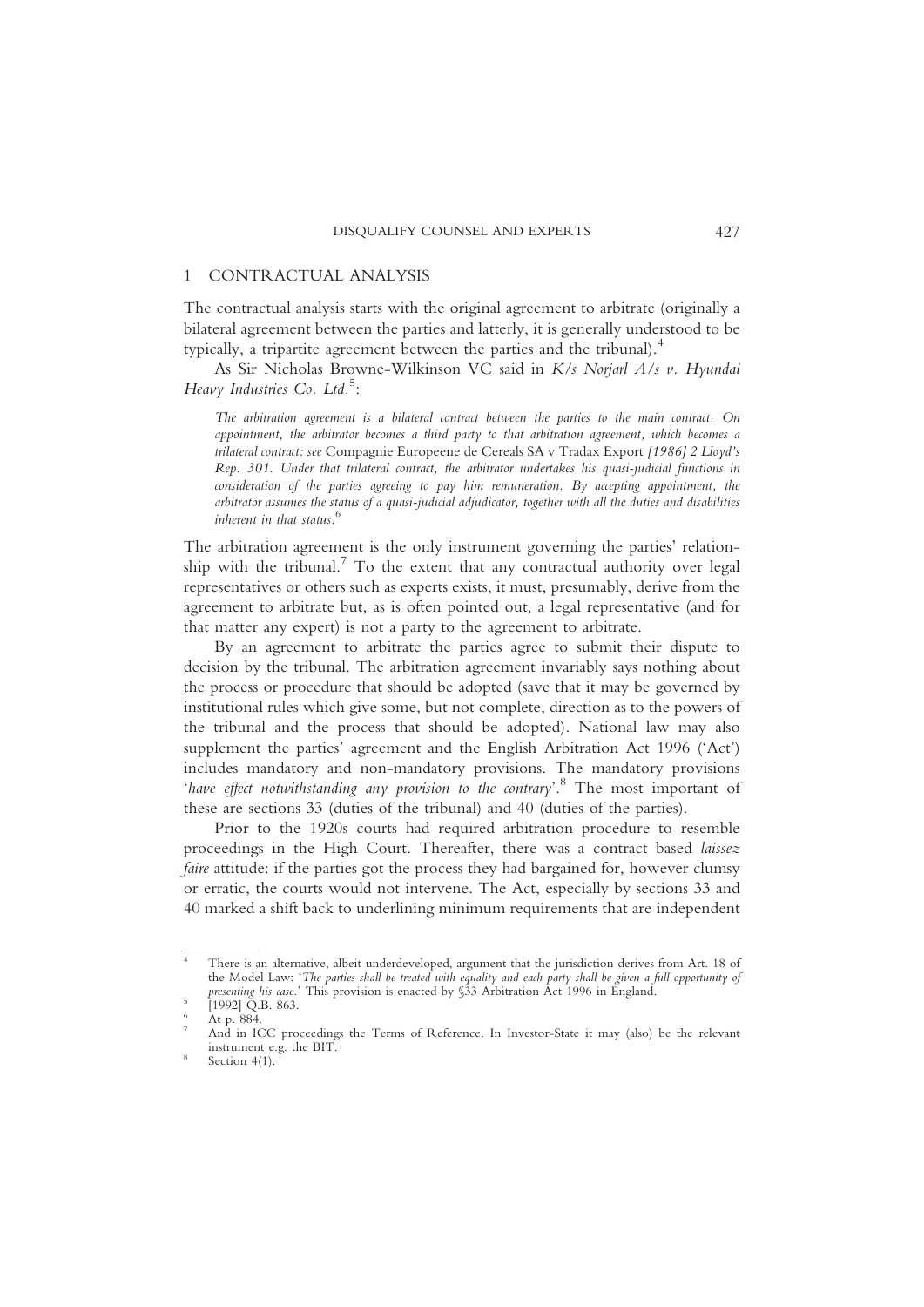of any agreement, express or implied between the parties. The arbitral process remains consensual and the agreement to arbitrate remains contractual (albeit one where some aspects of that contract are imposed by law).

A tribunal will, for example, be obliged to adopt suitable procedures for the circumstances of the particular arbitration. Thus, if the arbitration turns on a single issue of law it may be inappropriate to have extensive document production and witnesses, rather written submissions may be sufficient. The suitable procedures, so adopted, will also avoid unnecessary delay and expense. In the example above the written submissions may be considerably quicker and cheaper than the alternative of something aping a High Court process. Of course, institutional rules will invariably confer on the tribunal a broad discretion to make directions as the tribunal sees fit.<sup>9</sup>

Absent institutional rules, the parties do not expressly bestow the tribunal with any powers relating to process or procedure but there is undoubtedly an implied agreement. The arbitration agreement will define those claims that can and cannot be arbitrated, as stated by Lord Hoffmann in Fiona Trust & Holding Corp v.  $Private10$ :

Arbitration is consensual. It depends upon the intention of the parties as expressed in their agreement. Only the agreement can tell you what kind of disputes they intended to submit to arbitration. But the meaning which parties intended to express by the words which they used will be affected by the commercial background and the reader's understanding of the purpose for which the agreement was made. Businessmen in particular are assumed to have entered into agreements to achieve some rational commercial purpose and an understanding of this purpose will influence the way in which one interprets their language … If one accepts that [consensual dispute resolution outside of the national courts] is the purpose of an arbitration clause, its construction must be influenced by whether the parties, as rational businessmen, were likely to have intended that only some of the questions arising out of their relationship were to be submitted to arbitration and others were to be decided by national courts … If, as appears to be generally accepted, there is no rational basis upon which businessmen would be likely to wish to have questions of the validity or enforceability of the contract decided by one tribunal and questions about its performance decided by another, one would need to find very clear language before deciding that they must have had such an intention.

This logic can, and should, be extended to bestowing on the tribunal the implied power over the parties to determine process and procedure especially so as to ensure the integrity and fairness of the arbitration (as an incident to the arbitration agreement). Disputes and differences between the parties as to whether, when and to what extent there should be, for example, document production are no different, in principle, to disputes and differences over the substantive dispute  $-$  if the parties cannot agree, the tribunal must decide. As an implied term of the

<sup>9</sup> See e.g. ICC Rules (2012) Art. 24; LCIA Rules Art. 14.<br><sup>10</sup> [2007] 4 All ER 951, 956–957.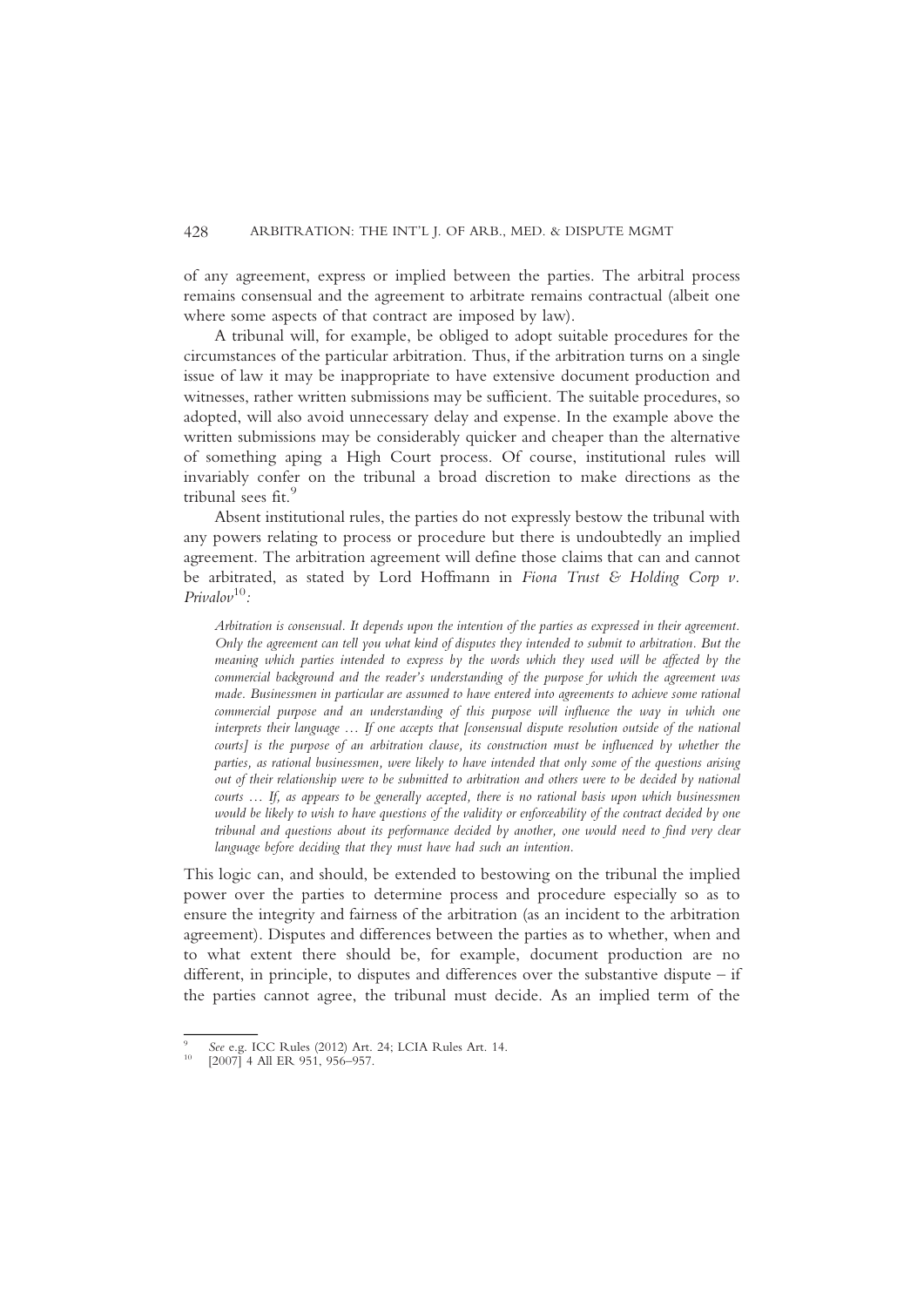agreement to arbitrate it is a part of the agreement to arbitrate and affects and applies to both the parties and the tribunal.

The question that then arises is whether it is a necessary incident of the power to control process and procedure, as described, that that power includes a power to rule on matters affecting the legal representatives or experts just as much as it is to order a party to, for example, produce documents. Many tribunals have accepted that the power extends to deciding whatever may be necessary in the conduct of the arbitration.

Note, however, that the LCIA  $\text{Rules}^{11}$  approach the authority over counsel by placing the obligation on the party to 'ensure' that counsel adhere to the required behaviours<sup>12</sup> and the party also represents that the counsel has so agreed as a condition of his appearance. This implicitly recognizes that the only contractual right is over the parties and not directly over counsel.

Beyond the mere incident to general powers, and working from first principles, there may be a more principled approach to the contractual power. Any contractual power over counsel or experts (as opposed to the party) must logically derive from the agreement to arbitrate; that agreement is initially bilateral; and becomes trilateral when the dispute arises, and the tribunal is formed.

That trilateral agreement is usually formed by a Request for Arbitration and Answer/Response in institutional references (or a notice to concur in ad hoc references). The Request and Answer/Response will usually be submitted by counsel. They will act as agent for their clients, the parties, $^{13}$  who will be the (disclosed) principal for whom counsel act and do so as agent.

As a matter of orthodox agency law, the agent is not, generally, liable on a contract made for a disclosed principal. The reason for this, where it is the case, is that objectively construed the trilateral contract so formed is between the principal (in this instance the party for whom the legal representative acts); the other party; and the tribunal:

There is no doubt whatever as to the general rule as regards an agent, that where an agent contracts as agent for a principal, the contract is the contract of the principal and not that of the agent; and, prima

LCIA Rules Art. 18.5: 'Each party shall ensure that all its authorized representatives appearing by name before the Arbitral Tribunal have agreed to comply with the general guidelines contained in the Annex to the LCIA Rules … '. Note, however that Art. 18.6 provides that the tribunal may decide 'whether or not the legal representative has violated the general guidelines. If such violation is found … [the tribunal] may order … sanctions against the legal representative ... '. Thus, although the obligation is solely on the parties and the parties must 'ensure' that counsel comply, the remedy includes determining whether counsel has violated and whether a, and if so what, sanction should be imposed directly upon counsel. There is, therefore, a tension in the Rules: the target of a sanction may be counsel who are not directly subject to any

 $\frac{12}{12}$  Set out in the Annex to the LCIA Rules.<br><sup>13</sup> This paper does not touch on the issue of third-party funding, and for the purposes of the points being made it is assumed that it is a client who is funding the action themselves.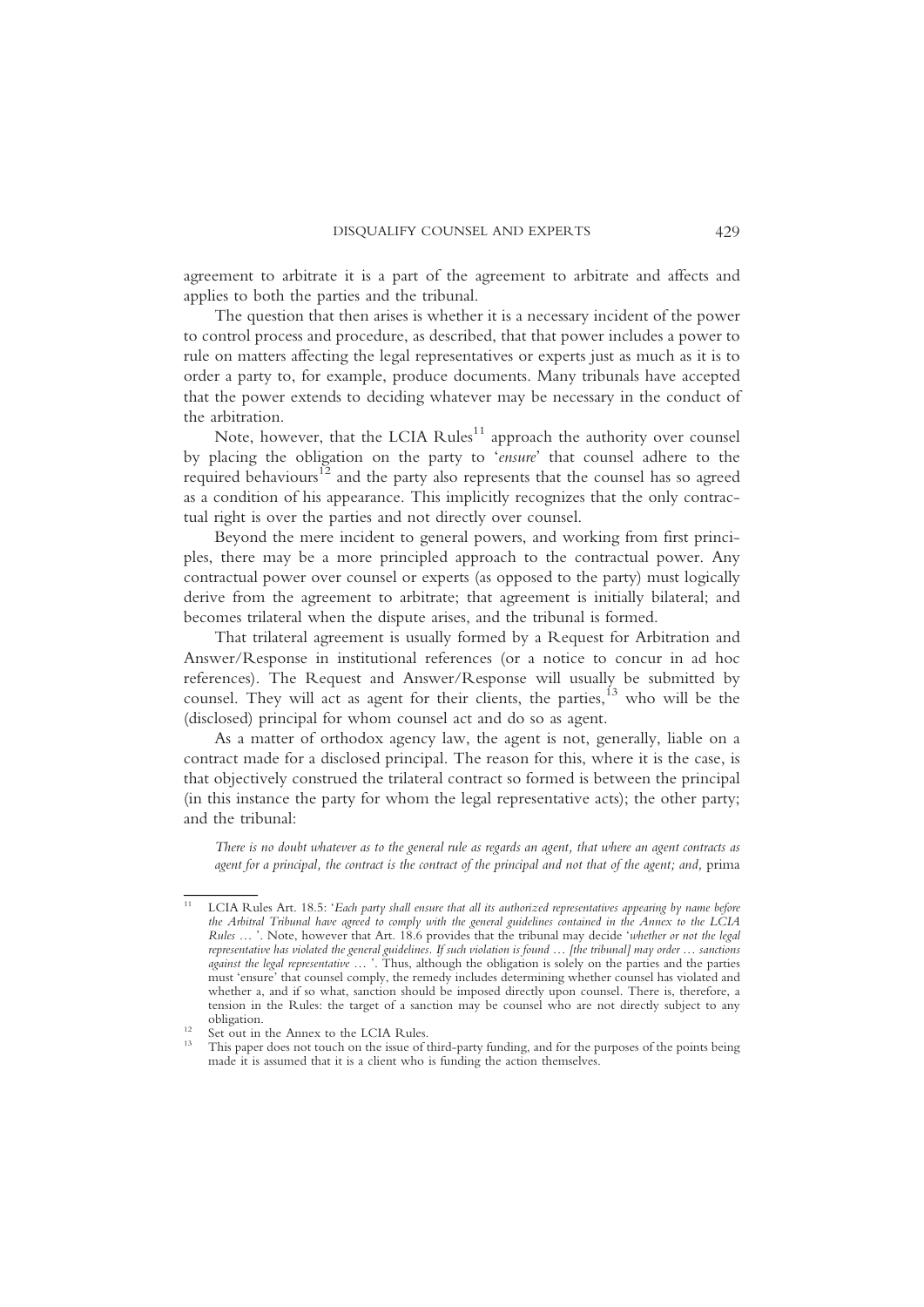facie, at common law the only person who may be sue is the principal and the only person who can be sued is the principal.  $14$ 

An agent can, however, be liable to a third party without being able to sue (in this analogy, counsel can be liable to, i.e. subject to the authority of, the tribunal, and to a (very) limited extent may be liable to the other party). This can be so even though counsel stands to gain no benefit from the reference – other than being remunerated by its client, one of the parties. This liability of the agent counsel would be on the basis that a collateral contract can be inferred on the basis that the agent counsel, in return for the third parties (the other party and the tribunal) dealing with its principal (the party), undertakes personal liability on the main contract (i.e. the now trilateral agreement to arbitrate).

Thus there is nothing, at least in principle, to stop counsel as an agent entering into a contract on the basis that it will, itself, be liable to perform it, as well as the principal (the party).<sup>15</sup> The modern trend is to recognize such liabilities, for example, under such a collateral contract (the consideration for which is the entering into the main contract with the principal), an agent may warrant his authority. A specialized application of the warranty of authority is that given by counsel who issues process in litigation (or arbitration). In general, counsel warrants that he has been authorized by a client that exists.<sup>16</sup> There are clear limits on the warranty – it does not extend to the name of the client being correct; nor that the client is solvent; nor that the claim is valid or even arguable – but the basic, and limited, warranty is well recognized.

In litigation there is no need for the warranty of authority to extend to submitting to the discipline of the court as that is usually well covered by an inherent power of courts to control counsel appearing before the court. It follows that the warranty has never been analysed in that way in litigation. The reasoning of counsel's liability has, however, been applied to a property context: a lawyer acting for the proprietor seeking to mortgage a property has been found to warrant to mortgage lenders (who were separately represented and hence were not clients of the lawyer) that they acted for the (genuine) borrower and proprietor (in fact it was an identity fraud and there was an imposter pretending to be the borrower and proprietor).<sup>17</sup> Bearing in mind the general principles that an agent can be liable along with the principal, it is suggested that it is not a large leap of reasoning for

<sup>14</sup> Montgomerie v. UK Mutual SS Assn Ltd [1891] 1 QB 370, 371. See also Paquin v. Beauclerk [1906] AC 148. The UNIDROIT Principles (2004) Art. 2.2.3 and Restatement of Agency, Third §6.01 both

See e.g. International Ry v. Niagara Parks Commission [1941] AC 328, 342.<br>
Nelson v. Nelson [1997] 1 WLR 233.<br>
<sup>17</sup> Excel Securities plc v. Masood 10 June 2009 Manchester Mercantile Court.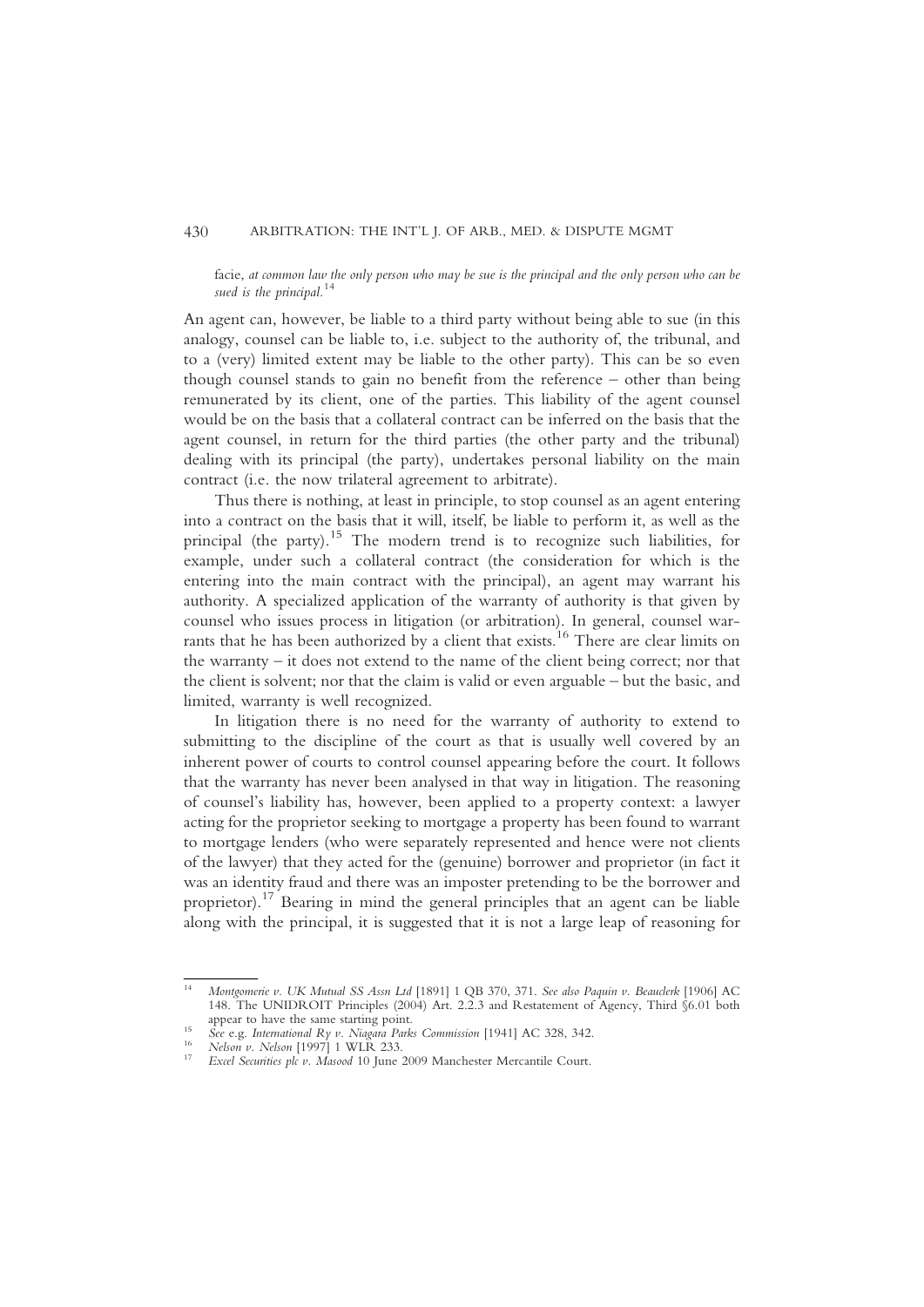counsel to owe duties to the tribunal and hence for the tribunal to be able to enforce those duties.

The above analysis is based on contractual duties of the agent (counsel), principal (party) and third party (tribunal – and, perhaps, other party).

In tort, the agent is generally personally liable where loss, damage or injury is caused to the third party by a wrongful act or omission of the agent just as if he was acting on his own behalf.<sup>18</sup> It will be no defence for the agent to say he was acting under instructions of his principal. $19$  In torts connected to the contract it is clear that the agent may also be liable to a third party in deceit.<sup>20</sup> Equally, it is clear that the agent for one party may owe duties to the other party: the most obvious situation being negligent misstatement or representation but this analysis only goes so far – it may give a third party a cause of action but it is unlikely to give a third party a power to exercise a disciplinary function.<sup>21</sup>

It is therefore clear that, in a variety of situations, an agent (counsel) may owe enforceable duties to a third party (the tribunal) both in contract (and tort, to the extent relevant). So much is consistent with the application of existing authority in agency law. Those principles can (and, perhaps, might) be extended to afford the tribunal a contractual jurisdiction over legal representatives who act as agent when the trilateral arbitration agreement is formed for the tribunal to adjudicate on the particular dispute referred to it. The principles do not so easily apply to counsel who may join the legal team after the (trilateral) arbitration agreement is formed, however, on analysis, the notification of additional (or replacement) counsel can be seen as a variation of the original agreement (whereby in consideration of being allowed to appear, the new, or additional, counsel adopts duties and obligations). $^{22}$ 

One thing that is clear is that the standards of behaviour and ethics – whether of a national bar (or similar) or international standards (whether the IBA Guidelines on Party Representation or otherwise) – are irrelevant to the existence of the power. Those standards are enforceable by professional bodies or national courts and not the tribunal or the administering institution (although they may assist in determining appropriate behaviours).

Restatement of Agency, Third §7.01: 'An agent is subject to liability to a third party harmed by the agent's tortious conduct ... '.<br>
<sup>19</sup> Bennett v. Bayes (1860) 5 H&N 391.<br>
<sup>20</sup> Standard Chartered Bank v. Pakistan National Shipping Corp [2003] 1 AC 959 .<br>
<sup>21</sup> See e.g. Esso Petroleum Co. Ltd v. Mardon [1976] QB 801.<br>
<sup>22</sup> See e

ordered counsel to pay USD 7,500 as a sanction for copying privileged documents as 'by voluntarily appearing' counsel 'subjected himself to the jurisdiction of [the tribunal] and was subject to its rulings'. Note also LCIA Rules Art. 18.3: a change in legal representative, after the tribunal is formed, will only take effect when sanctioned by the tribunal.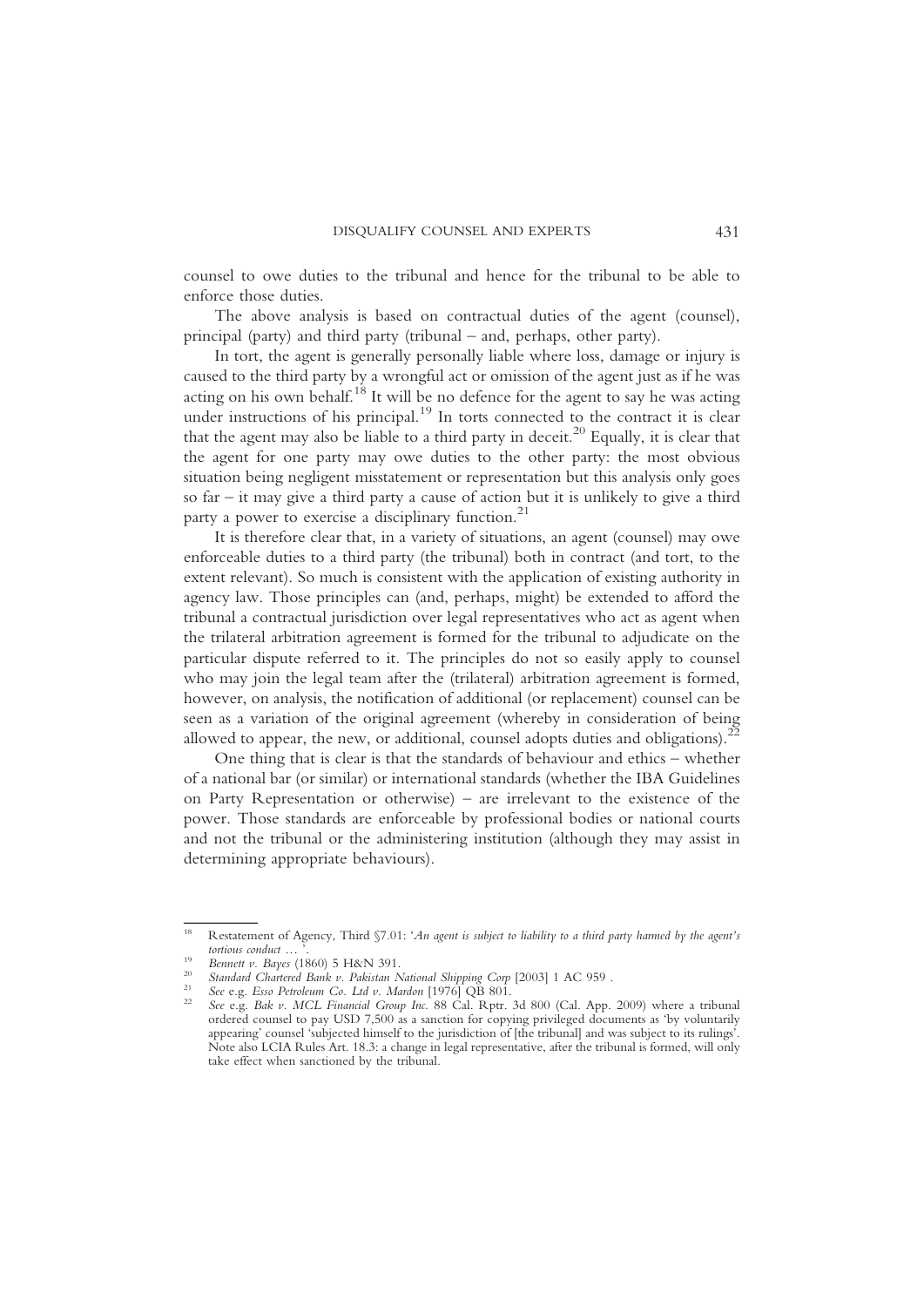In conclusion, absent express power, the proponents of the contractual analysis argue that the power is an implied function of the consent to arbitrate, party autonomy and the parties' agreement to arbitrate rather than via disciplinary recourse to either the state courts or professional bodies. The traditional argument is that, by consenting to arbitrate, the parties bestow on the tribunal a power to decide how the reference is to be conducted where agreement cannot be reached between the parties. A function of having the power to determine how the reference is to be conducted is to control counsel that appear before the tribunal.

# 2 STATUS ANALYSIS

In Jivraj v. Hashwani<sup>23</sup> David Steel J highlighted the status analysis advanced by Mustill & Boyd. He said "This gives added emphasis in the present case to the plea made in Mustill & Boyd:

the appointment of an arbitrator is not like appointing an accountant, architect or lawyer. Indeed, it is not like anything else. We hope that the courts will recognise this, and will not try to force the relationship between the arbitrator and the parties into an uncongenial theoretical framework, but will proceed directly to a consideration of what rights and duties ought, in the public interest, to be regarded as attaching to the status of the arbitrator.Indeed as the editors point out it can be said with some force that, even if there is a contract between the arbitrator and the parties, it is a very strange one:

- i) the arbitrator is immune from suit;
- ii) he owes duties to act fairly and equally to all parties;
- iii) neither party can remove him without order of the Court."<sup>24</sup>

This reflects that the status analysis moves directly to consider the powers of the arbitrator unhindered by a contractual analysis.

## 3 FIDUCIARY DUTIES

In A v X, Y &  $Z^{25}$  O'Farrell J held that a fiduciary duty of loyalty was owed by X, an expert consulting firm, to C, the employer/owner for the design, procurement and construction of a petrochemical plant (the Project), in circumstances where X was employed by C to give expert evidence on delay in an arbitration between C and a sub-contractor (the Subcontractor) relating to part of the Project (Arbitration 1); Y and Z, other companies in the Defendant group which were strangers to C and had no contractual or other relationship with it, also owed C a duty of loyalty; it would be a breach of those duties of loyalty for Y to give expert evidence on quantum, in a

<sup>&</sup>lt;sup>23</sup> [2009] EWHC 1364.<br>
<sup>24</sup> At 24 and 25.<br>
<sup>25</sup> [2020] EWHC 809 (TCC).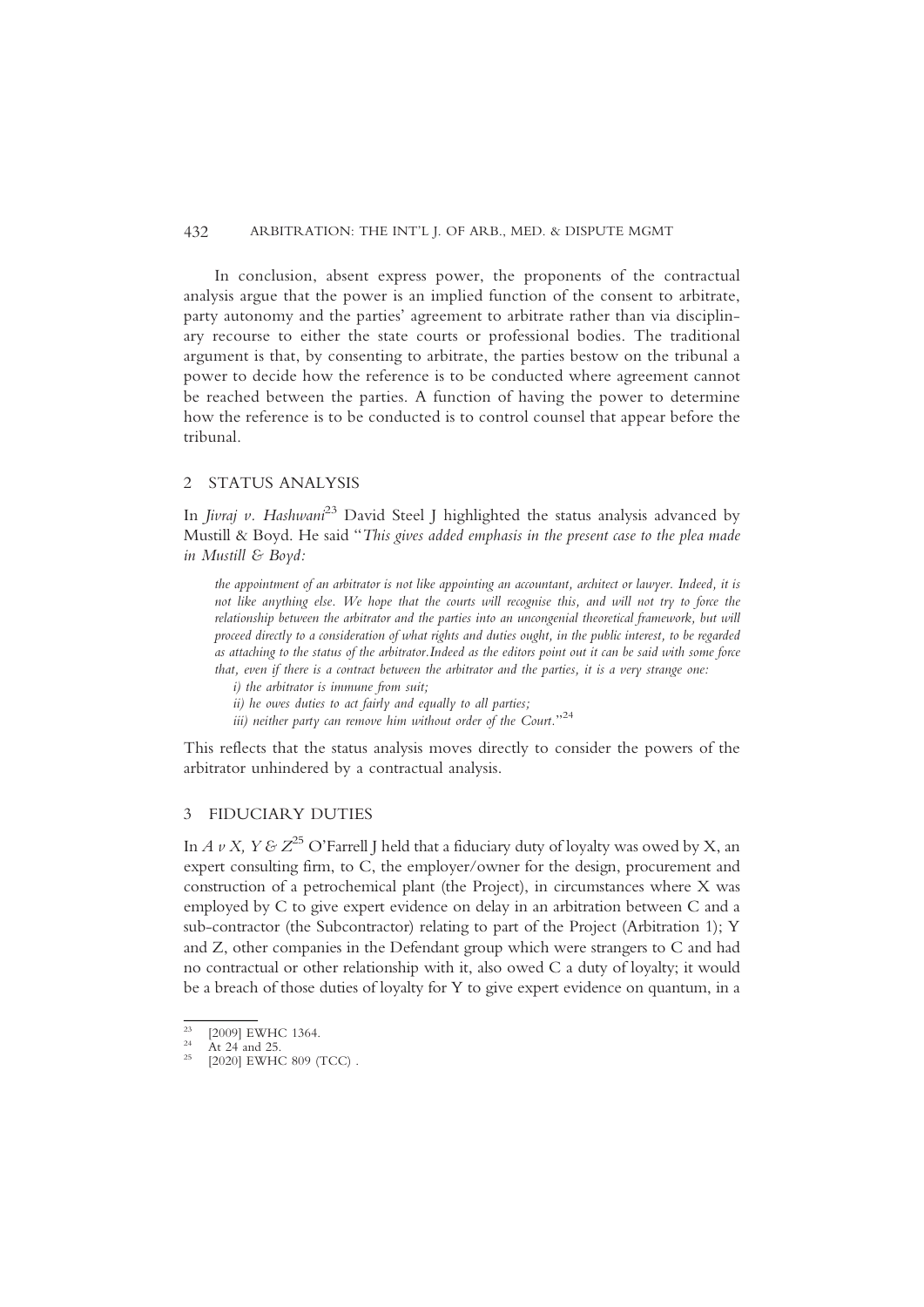separate arbitration between C and a third party responsible for the management and supervision of the Project as a whole (the Manager) (Arbitration 2).

The decision is going on appeal. Undoubtedly, an expert is not an established category of fiduciary. The fundamental issue is whether the analysis should start with X and build it out to Y, or whether it should simply start with Y. The second issue is whether an expert can owe fiduciary duties at all. A fiduciary typically has powers over the property of another e.g. to make decisions and manage property; must act unselfishly in the interests of the principal/client; and whilst trust and confidence is usually necessary, it is not sufficient.<sup>26</sup> It can be said that the obligation to act unselfishly in the interests of the principal/client is inconsistent with a paramount duty to assist the tribunal (whether or not in the client's interests). Conversely, the expert is invariably also asked to advise (as well as give testimony to the tribunal) and that can create a legitimate advisory role as part of an advisory team and, it is said, to have similar duties to a solicitor.

There is no other English case where an expert has been found to owe fiduciary duties $^{27}$  and the decision on the appeal is awaited with interest.

# 4 ILLUSTRATIONS

The issue of disqualifying counsel came to the forefront of many people's minds with two ICSID cases: Hrvatska v. Slovenia<sup>28</sup> and Rompetrol v. Romania.<sup>29</sup>

In Hrvatska, some two years after the tribunal had been appointed and ten days before the substantive evidentiary hearing, the Respondent sought to add a counsel who was affiliated with the chambers of the President of the Tribunal. The Claimant sought an order that the Respondent 'refrain from using the services of' the new counsel on the basis that there was a justifiable doubt as to the independence of the President – on the basis that the English chambers system was wholly foreign to the Claimant and its counsel. The application was put on the familiar basis of (lack of) independence of tribunal members and it can be seen that the relief sought was directed to the party (to refrain) rather than directly at counsel. The Parties agreed that they did not want the President to stand down for obvious cost and delay reasons.

<sup>&</sup>lt;sup>26</sup> Al Nehayan v. Kent [2018] EWHC 333 (Comm) 157–166.<br><sup>27</sup> There is one Australian case where the issue of a fiduciary duty arose in relation to an expert, *Wimmera* Industrial Minerals Pty v. Iluka Midwest, [2002] FCA 653 where the plaintiffs sought to restrain the other side from conferring with or using an expert in subsequent litigation because the expert worked for them in what they said was a fiduciary capacity. Sundberg J looked at the expert's contract with the plaintiffs and found no undivided loyalty clause and held he had not been subject to a fiduciary obligation but merely an obligation of confidence.

Hrvatska Elektropivreda d.d. v. Republic of Slovenia ICSID Case No. ARB/05/24 6 May 2008. Rompetrol Group NV v. Romania ICSID Case No. ARB/06/3 14 Jan. 2010.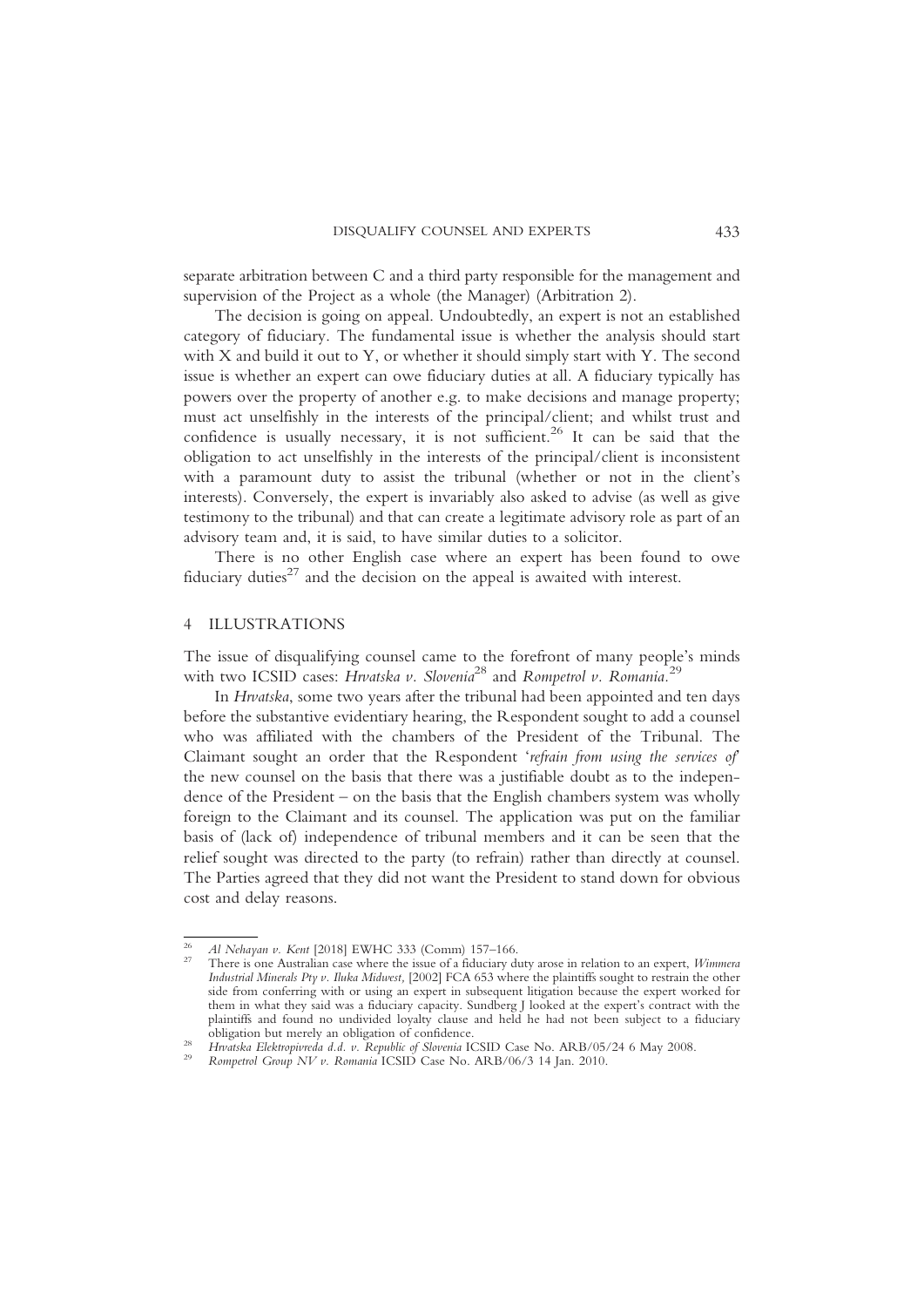The Tribunal found that the parties in an arbitral procedure 'as a general rule [...] may seek such representation as they see fit'.<sup>30</sup> However, the Tribunal found that this general rule is overridden by the principle of the 'immutability of properly constituted tribunal<sup>"</sup>.<sup>31</sup> The Tribunal ruled that the barrister 'may not participate further as counsel in this case.<sup>32</sup> That appears to be the language of a direct power over counsel rather than the relief sought (which was, perhaps correctly, directed to the party).

The Tribunal observed that there is an 'inherent power of an international court to deal with any issues necessary for the conduct of matters falling within its jurisdiction'; that power 'exists independently of any statutory reference'.

It appears that the Tribunal accepted that (1) the standard for disqualification of counsel was the same as if an application had been made to remove a member of the tribunal, and  $(2)$  that that standard was satisfied.<sup>33</sup> But it appears from the reasoning of the Tribunal that that, of itself, would not have been sufficient and it was only because it was supplemented by the failure to adequately disclose the instruction of the new counsel and the connection to the President. Among the particular features of this failure were: a 'conscious decision not to inform' the Tribunal; the tardiness in notifying; and an 'insistent refusal to discuss the scope' of the new counsel's involvement. All these may have been 'errors of judgment' but they created 'an atmosphere of apprehension and mistrust which it was important to dispel.<sup>34</sup>

By contrast, in Rompetrol the Tribunal noted that it would be incorrect to attribute the power to remove counsel to the Tribunal but it was willing to 'assume' that there were such powers but that any such power should only be exercised under 'extraordinary circumstances, these being circumstances which genuinely touch on the integrity of the arbitral process as assessed by the Tribunal itself.<sup>35</sup> On the request to disqualify the Claimant's counsel who had, for four years – and until seven months previously – been in the same firm as the Claimant's party appointed arbitrator, the Tribunal observed that 'a power on the part of a judicial tribunal of any kind to exercise a control over the representation of the parties in proceedings before it is by definition a weighty instrument, the more so if the proposition is that the control ought to be exercised by excluding or overriding a party's own choice.<sup>36</sup> Whilst affirming its authority to rely on the Hrvatska doctrine, the Tribunal refused to disqualify counsel, holding

<sup>&</sup>lt;sup>30</sup> Hrvatska, supra n.2, at 24.<br><sup>31</sup> Ibid., at 25.<br><sup>32</sup> Ibid., at Ruling 1.<br><sup>33</sup> It is important to have firmly in mind that there will be instances where the putative arbitrator must disclose connections, but those may well not necessitate withdrawal or disqualification. See e.g. IBA Guidelines on Conflicts<br><sup>34</sup> *Ibid.*, at 31.<br><sup>35</sup> *Ibid.*, at 15.<br><sup>36</sup> *Ibid.*, at 16.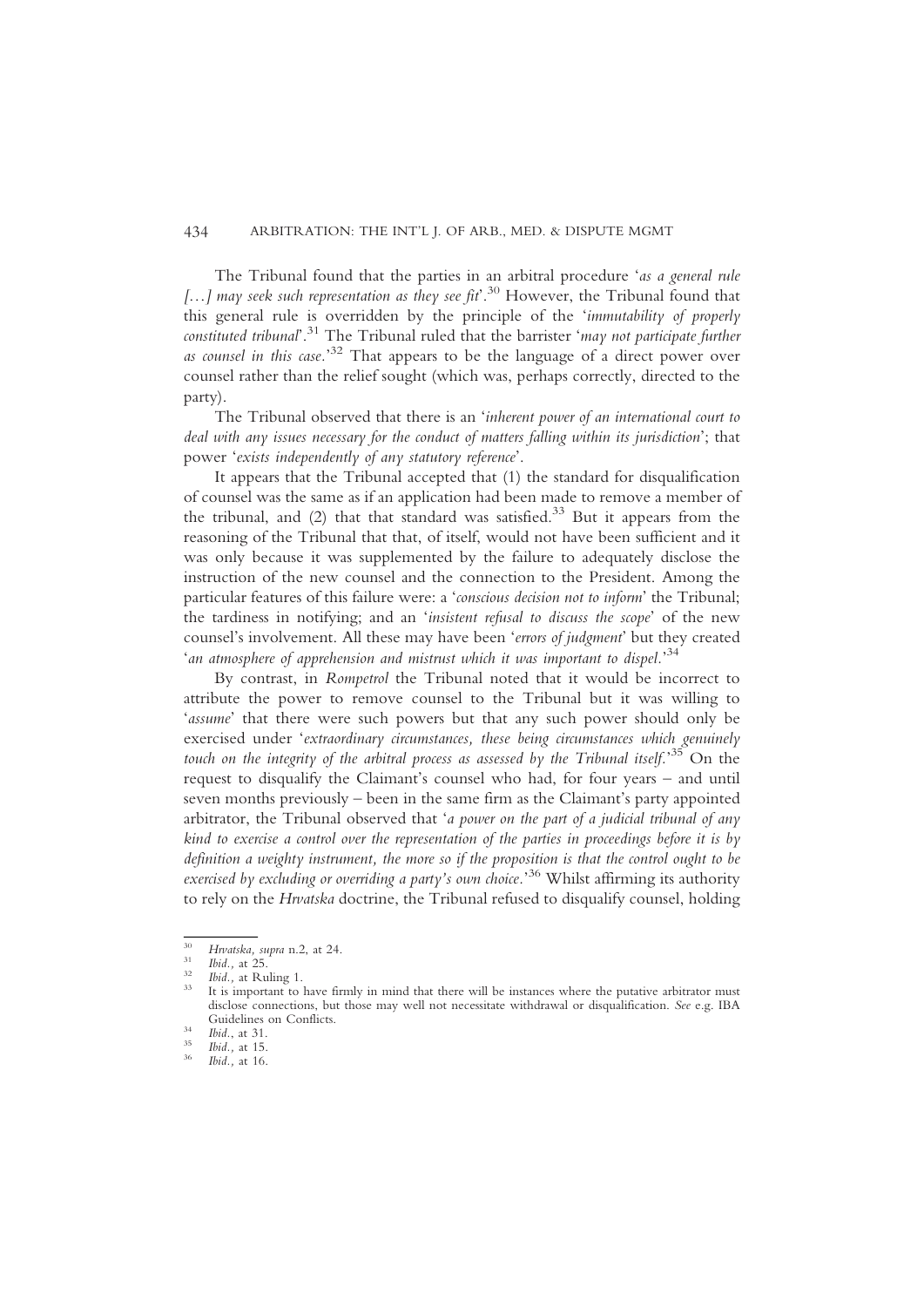that 'the only justification for such extension in the arbitral context would be a clear need to safeguard the essential integrity of the arbitral process, on the basis that such integrity would be compromised were the exclusion not ordered.' No such circumstances were found to exist as no 'risk ... genuinely exist[ed]' that the integrity of the Tribunal would be affected.

The Rompetrol Tribunal characterized the Hrvastska decision as 'an ad hoc sanction for the failure to make proper disclosure in good time' rather than a holding of more general application. Underlying the Rompetrol decision was the clear finding that the presence of the new counsel would not (or, at least, not seriously) affect the neutrality of the Tribunal.<sup>37</sup>

The willingness of other ICSID tribunals to consider the disqualification of counsel in other circumstances can be seen in Libananco v. Turkey<sup>38</sup> and Fraport v. Philippines.<sup>39</sup> In the former, the Tribunal declared with respect to misconduct that 'if instructions [to counsel] have been given with the benefit of improperly obtained privileged or confidential information, severe prejudice may result. If that event arises, the Tribunal may consider other remedies available apart from the exclusion of improperly obtained evidence or information.' <sup>40</sup> That does not seem objectionable. In the latter case the Respondent sought to remove Claimant's counsel on the grounds that he had represented the Respondent in a prior (and linked) ICC arbitration. The Tribunal quite correctly disclaimed any deontological responsibility – it made it plain that its only task was to ensure the fairness and integrity of the process that it was adjudicating. The Tribunal was not swayed by the relevant bar rules (although it asked to be briefed on them) and any remedy was to address any perceived harm only – on the facts it found no risk of harm that needed to be addressed.

The consequences arising from a tribunal's possible competence to remove counsel is 'draconian' <sup>41</sup> because it deprives the parties of the right to be represented by counsel of their choice. This deprivation would not only infringe this fundamental right but would also risk violation of Article VI(d) of the New York Convention and hence risk non-recognition of an award.

The IBA Guidelines on Party Representation do not have any contractual force but must be implicitly based on a status argument. Guideline 6 provides for the possibility of disqualification:

<sup>&</sup>lt;sup>37</sup> Ibid., at 15, 18 and 26.<br><sup>38</sup> Libananco Holdings Co. v. Turkey ICSID Case No. ARB/06/8 23 June 2008.<br><sup>39</sup> Fraport AG Frankfurt Airport Services Worldwide v. Republic of the Philippines ICSID Case. No. ARB/03/<br>25 18 S

<sup>25 18</sup> Sept. 2008. <sup>40</sup> Libananco, supra n. 38, at 80. <sup>41</sup> A. S. Rau, Arbitrators Without Powers? Disqualifying Counsel, Arbitral Proceedings, 9–10 (2014), http:// ssrn.com/abstract=2403054 [accessed 28 Apr. 2020].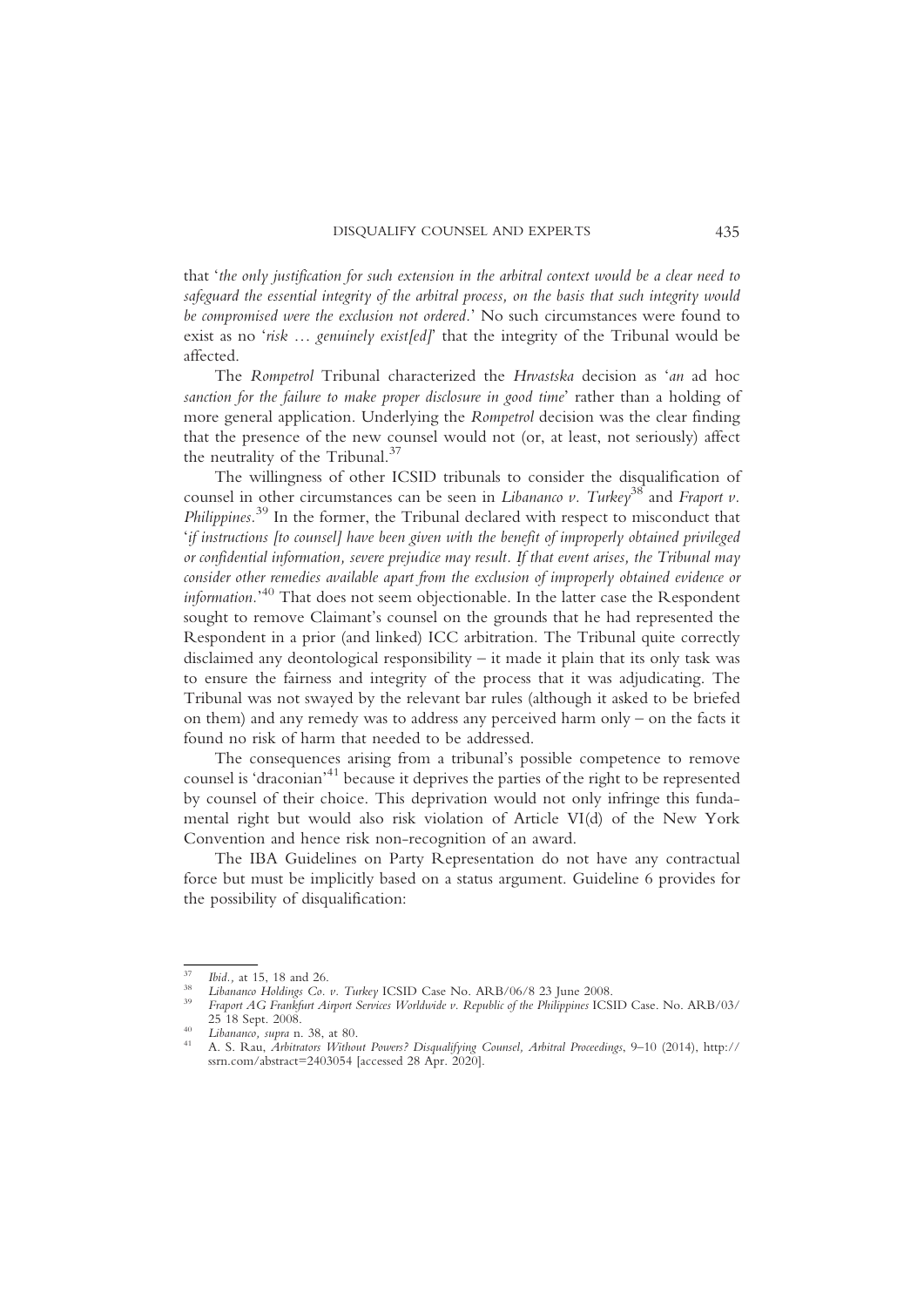The Arbitral Tribunal may, in case of breach of Guideline 5, take measures appropriate to safeguard the integrity of the proceedings, including the exclusion of the new Party Representative from participating in all or part of the arbitral proceedings.

#### 5 CONCLUSIONS ON THE SOURCE OF THE POWER

As Sir Nicholas Browne-Wilkinson VC said in K/s Norjarl A/s v. Hyundai Heavy Industries Co. Ltd.<sup>42</sup>:

I find it impossible to divorce the contractual and status considerations: in truth the arbitrator's rights and duties flow from the conjunction of those two elements.<sup>43</sup>

The principal and logic for having such a power to disqualify can be tested by supposing that counsel returns to the hearing room at night to copy his opponent's private and privileged notes. It would be surprising if the tribunal were impotent and unable to act. Equally, it would be fair, reasonable and proper for the tribunal to have power to, at the very least, order the delivery up or destruction of such copies and, perhaps, to sanction counsel (and/or the party) for such behaviour. How far that jurisdiction extends, for example, whether it extends to removing counsel from the arbitration, is another matter. That there is a jurisdiction is, I suggest, clear. Whether it derives from status or contract/agency (or perhaps even a fiduciary relationship) is not immediately important, but the contract/agency argument appears more principled, albeit more restricted, than the status argument.

Furthermore, whether and how such jurisdiction should be exercised is entirely another matter as it may be incompatible with the tribunal's duty to determine the parties' dispute and may impact upon the impartiality of the tribunal or at least might raise the appearance of partiality.<sup>44,45</sup>

<sup>&</sup>lt;sup>42</sup> [1992] Q.B. 863.<br><sup>43</sup> And see Leggatt LJ, at 876: *'I doubt whether analysis of an arbitrator's position in terms of contract will ordinarily yield a different result from analysis in terms of status.'* 

There is undoubtedly authority that holds that tribunals do not have the jurisdiction argued for here and it is recognized that the proposition is, to a degree, novel. Authorities holding the tribunal does not have such a jurisdiction include: InterChem Asia 2000 Pte Ltd v. Oceana Petrochemicals AG 373 F. Supp.2d 340 (SDNY 2005) (where an award of legal costs of USD 70,000 was made against counsel for 'peculiar and extremely harmful dealing with documents in the case' was set aside as it 'exceeded the arbitrator's authority'); CBC Oppenheimer Corp. v. Friedman 2002 WL 244820 (Cal. App.) (where an award holding counsel jointly and severally liable for costs of USD 700,000 for filing a frivolous claim without factual foundation was set aside as 'representation … at the arbitration cannot be construed as his agreement to become a party to the arbitration agreement'); and see MCR of America Inc. v. Greene 811 A.2d 331 (Md. App. 2002).

America Inc. v. Greene 811 A.2d 331 (Md. App. 2002).<br><sup>45</sup> Note that in the USA, tribunals appear to have no power to disqualify counsel: *Munich Reinsurance* America Inc. v. ACE Prop & Cas Ins Co 500 F.Supp.2d 272 (2007): 'Disqualification of an attorney for an alleged conflict of interest is a substantive matter for the Court and not arbitrators. Attorney discipline has historically been a matter for judges and nor arbitrators because it requires an application of substantive state law regarding the legal profession.' And see Northwestern Nat'l Insurance Co. v. INSCO Ltd. No. 11 Civ. 1124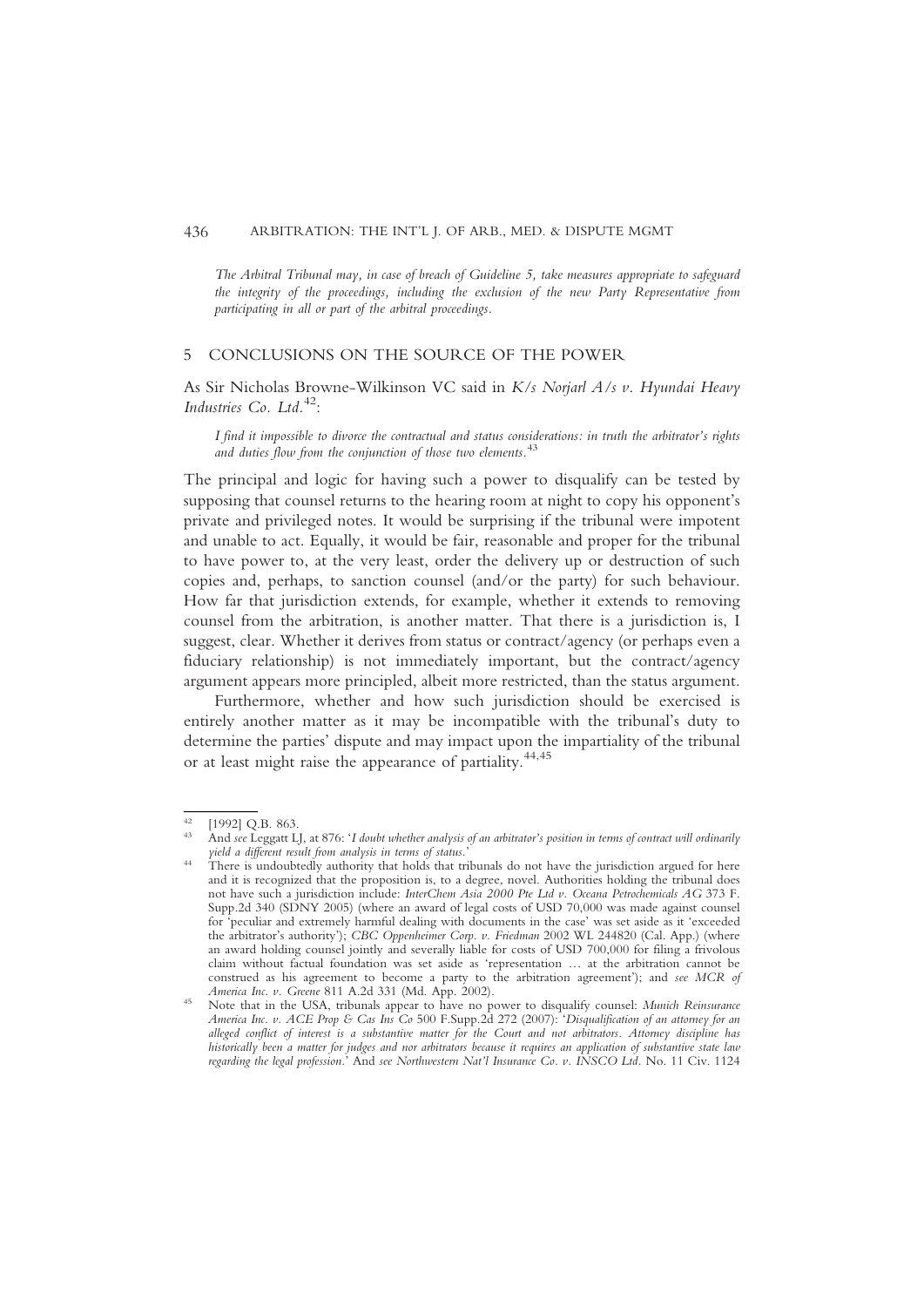#### 6 POWER OVER WHOM?

Should any power as may be found to exist be solely over counsel or could it be extended to others who appear before the tribunal, for example, an expert<sup>46</sup>?

If the power is founded on the agency analysis, then it is difficult to see how that could be applied to an expert. The broader contractual analysis (an incidence to the general powers) and the status arguments would not, however, be as restrictive.

The LCIA Rules do not extend to cover experts as the policing aspects of representation are expressly restricted to 'legal representatives' by Article 18.

There is no reason, in principle, why an expert cannot be the subject of a removal application and, in some circumstances, the test for the removal of an expert will be the same as with counsel – namely apparent bias<sup>47</sup>: Bolkiah v.  $KPMG<sup>48</sup>$  In Bolkiah the expert (a firm of accountants) had provided litigation support services to Bolkiah and, in consequence, had in its possession confidential information and the issue was, whether the expert could, after the conclusion of

<sup>(</sup>SAS), 2011 WL 4552997 at 5 (SDNY 3 Oct. 2011) '[a]ttorney disqualification is a "substantive matter for the courts and not arbitrators" for the simple reason that "it requires an application of substantive state law regarding the legal profession". In other words, arbitrators are selected by the parties to a dispute primarily for their "expertise in the particular industries engaged in" and cannot be expected to be familiar with the standards of conduct applicable to the legal profession.' See also Reliastar Life Insurance Company of New York v. EMC National Life Company 564 F.3d 81 (2d Cir. 2009), which held that the Tribunal had power to apportion costs for bad faith conduct notwithstanding a provision that there was agreement for an even apportionment of costs. In so holding, the Court distinguished InterChem Asia  $2000$  Pte Ltd v. Oceana  $Petrochemials AG 373 F.Supp.2d 340 (SDNY 2005) where the Tribunal had sought to sanction (counsel directly).$ 

A party usually has a clear right to present expert testimony: Model Law Art. 18 (s33 Arbitration Act 1996) provides for a 'full opportunity' of a party presenting its case.

The law on apparent bias is well settled, namely whether a fair minded and informed observer, having considered the facts, would conclude that there was a real possibility that the tribunal was biased: Porter v. Magill [2002] 2 AC 357. Bias is not used in a pejorative sense, rather it means the absence of demonstrated independence and impartiality: Yiacoub v. The Queen [2014] UKPC 22. That case coined the phrase that it 'surely cannot be right' that the tribunal judge the case. The question is one of law, albeit to be answered in light of all the relevant facts: Helow v. S/S for Home Department [2008] UKHL 62. It does not matter that had the matter been conducted before an independent tribunal it would have made no difference: Millar v. Dickson [2002] 1 WLR 1615. The Court of Appeal in Locabail (UK) Ltd v. Bayfield Properties Ltd, [2000] QB 451 then applying the Gough test (the precursor to the Porter v. Magill test), said the apparent bias test also applied to arbitrators. The same was said in Gough itself and in two subsequent cases involving arbitrators: Laker Airways v. FLS Aerospace [1999] 2 Lloyd's Rep 45; AT&T Corp v Saudi Cable Co [2000] 1 Lloyd's Rep 22, and Rustal Trading Ltd v. Gill & Duffus SA [2000] 1 Lloyd's Rep. 14. The Arbitration Act test is now generally treated as the same as the Porter v *Magill* test. In AT&T Corp the arbitrator was, unbeknown to one of the parties to an ICC arbitration, a non-executive director of a competitor company which was not merely a commercial rival of that party in business, but was also a disappointed bidder for the very contract which formed the background to the dispute submitted to arbitration. The submission that the different regime under the Arbitration Act imposed different rules was expressly rejected, as was the application. In A v. B [2011] 2 Lloyds Rep 591 Flaux J applied the *Porter v. Magill* test in an arbitration context; it does not seem to have been in issue that it applied.<br>[1999] 2 AC 222.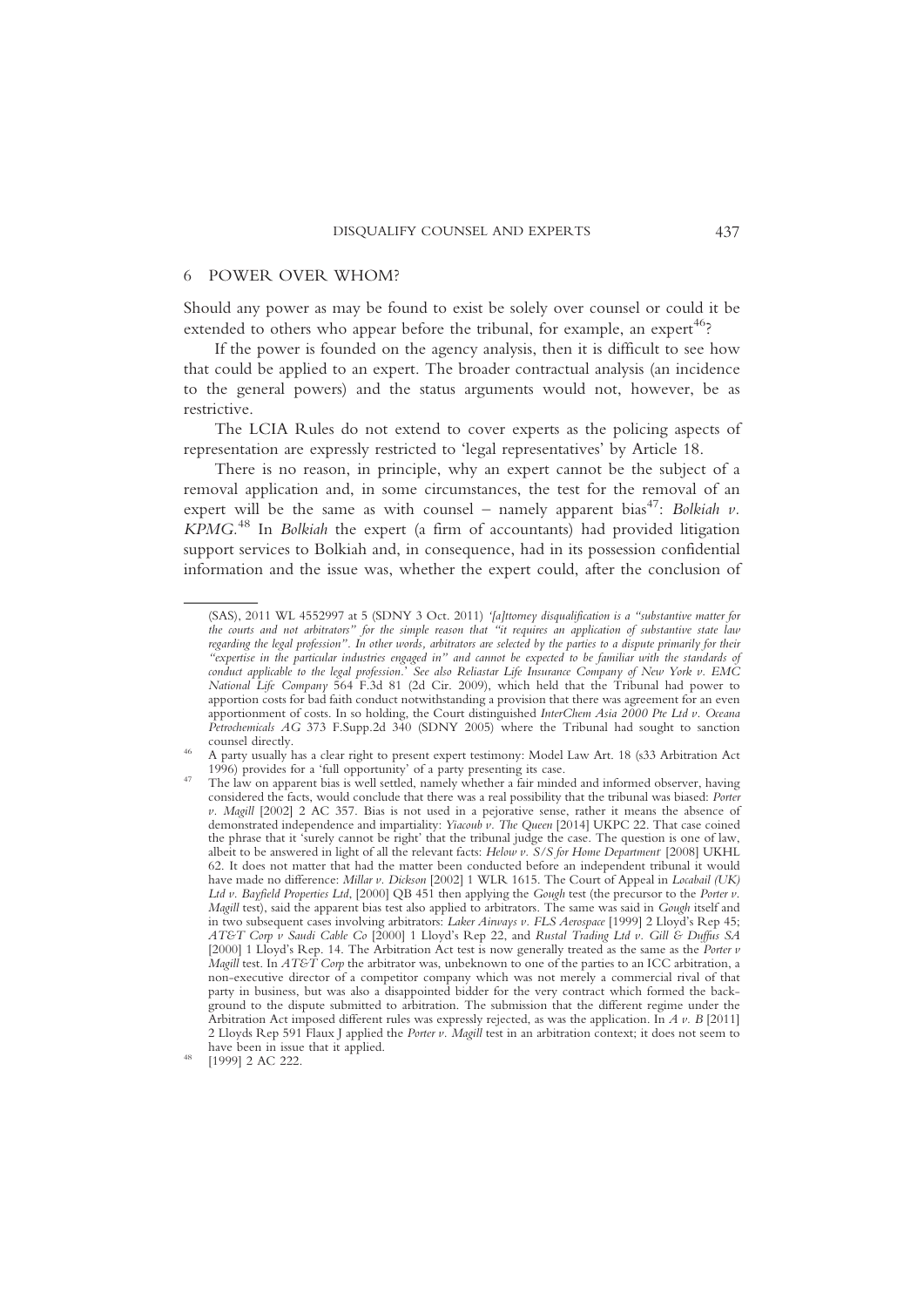the first retainer work for another client with an adverse interest. Bolkiah sought an injunction restraining KPMG from providing services to another client with an adverse interest. The injunction was granted. The jurisdiction was founded on the right of a former client to have his confidential information protected and counsel or expert<sup>49</sup> have an unqualified duty to preserve confidentiality. KPMG failed to discharge the heavy burden of showing that there was no risk that the confidential information would come to the notice of the, admittedly different team, that would work for the new client.<sup>50</sup>

A v X, Y and  $Z^{51}$  applied the same test. The Court held that, in principle, an expert could be compelled to give expert evidence in arbitration or legal proceedings by a party, even in circumstances where that expert had provided an opinion to another party: Harmony Shipping Co SA v. Saudi Europe Line Ltd.<sup>52</sup> When providing expert witness services, the expert had a paramount duty to the court or tribunal, which might require the expert to act in a way which did not advance the client's case: Jones v. Kaney.<sup>53</sup> As a matter of principle, the circumstances in which an expert was retained to provide litigation or arbitration support services could give rise to a relationship of trust and confidence. In common with counsel and solicitors, an independent expert owed duties to the court that might not align with the interests of the client. However, the paramount duty owed to the court was not inconsistent with an additional duty of loyalty to the client. Therefore, there was no conflict between the duty that the expert owed to their client and the duty owed to the court.

As the expert was also engaged to provide extensive advice and support (in addition to expert testimony) throughout the arbitration proceedings, it was held that a clear relationship of trust and confidence arose, such as to give rise to a fiduciary duty of loyalty. As both arbitrations were concerned with the same delays and there was a significant overlap in the issues there was, it was held, plainly a conflict of interest for the defendants in acting for the claimant in arbitration 1 and

It was accepted in this instance that the test was the same for counsel and expert.<br>Note that in Eiser Infrastructure Limited and Energía Solar Luxembourg S.à r.l. v. Kingdom of Spain, ICSID

Case No. ARB/13/36 (decision 11 June 2020) the award was annulled in circumstances where a tribunal member ('T') had undisclosed connections to an expert ('E') and his firm ('F'), specifically T had been appointed as arbitrator in four cases in which F had been instructed as the experts by the party that appointed him as arbitrator; in two of those cases, E was the appointed expert and three of those cases proceeded at the same time as the arbitration involving Spain; in a further eight cases, T had been appointed counsel where the client had engaged the F as expert; and in three of those cases, E was the testifying expert. In circumstances where there are such connections, there should be prompt disclosure and the tribunal member may have to stand down. Analogous to the position of counsel, an expert introduced very late in the process might be refused if replacing the tribunal

<sup>&</sup>lt;sup>51</sup> op cit – *see* above for the facts.<br><sup>52</sup> [1979] 1 W.L.R. 1380.<br><sup>53</sup> [2011] UKSC 13, [2011] 2 A.C. 398.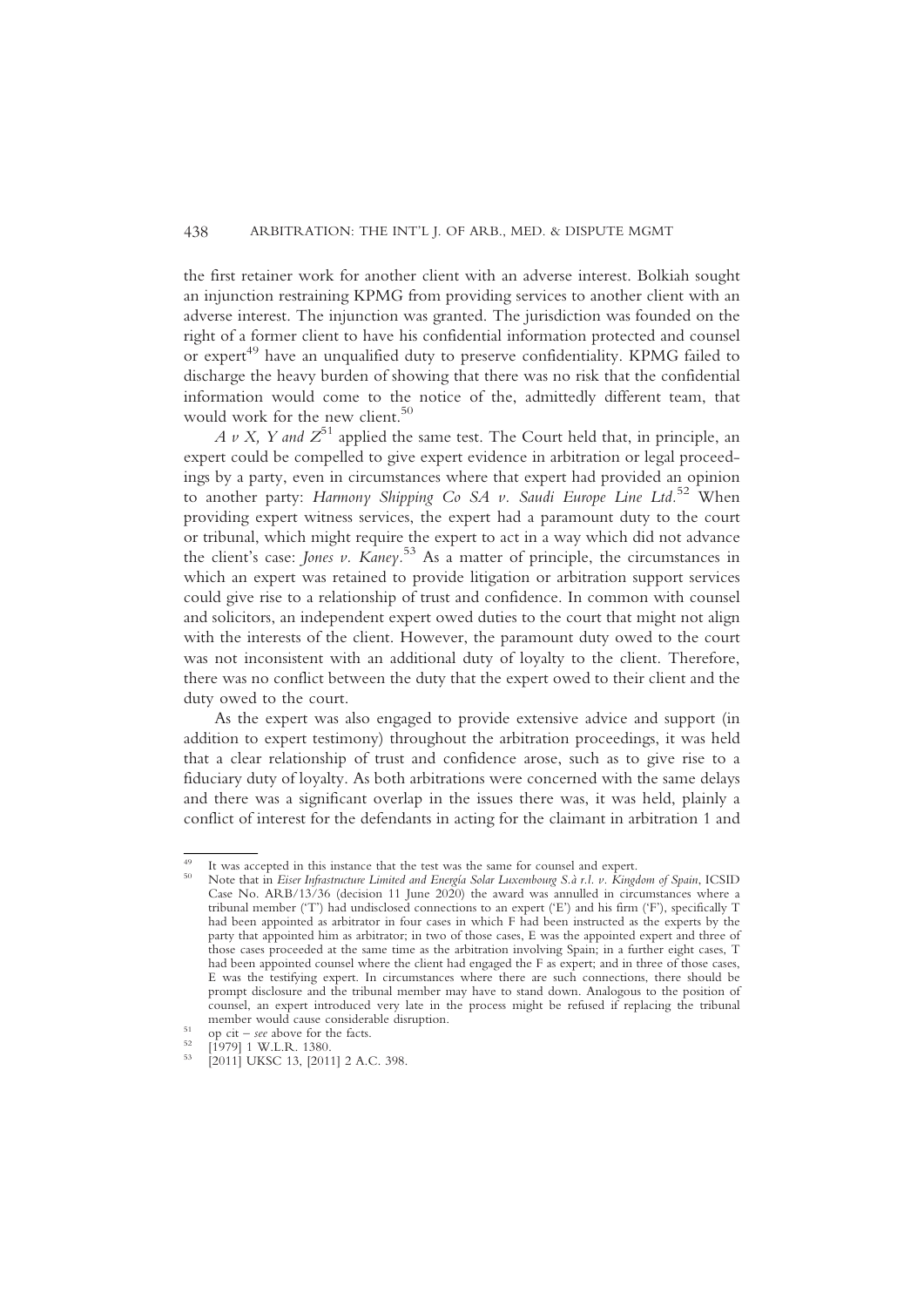against the claimant in arbitration 2. An injunction was granted to restrain the expert from acting in arbitration 2.<sup>54</sup>

The special status of experts is their duty to the tribunal as set out in the now classic statement in The Ikarian Reefer.<sup>55</sup> Following an eighty-seven-day trial, Cresswell J believed that a misunderstanding of the duties and responsibilities of expert witnesses contributed to the length of the trial. He listed in obiter dictum the duties and responsibilities of experts, the first two of which are especially important:

"1. Expert evidence presented to the Court should be, and should be seen to be, the independent product of the expert uninfluenced as to form or content by the exigencies of litigation [...]

2. An expert witness should provide independent assistance to the Court by way of objective unbiased opinion in relation to matters within his [or her] expertise […]. An expert witness in the High Court should never assume the role of an advocate."<sup>56</sup>

There is, however, a stark difference between references to counsel and experts in hard and soft law. There are numerous references to counsel<sup>57</sup> but none, at least that I am aware of, to experts in the context of disqualification or permission to appear.

An interesting analysis is to be found in Bridgestone. v. Panama.<sup>58</sup> The Claimants applied to disqualify an expert appointed by Respondent on the basis that it had earlier approached the same witness and specifically by a telephone conversation imparted information that it contended was both confidential and subject to legal professional privilege. Because of that, it submitted that the expert was disqualified from subsequently acting as an expert witness for the Respondent.

The Tribunal said:

There is a dearth of jurisprudence on the jurisdiction of an ICSID arbitral tribunal to disqualify an expert witness from giving evidence in an arbitration. The Respondent has not challenged our jurisdiction to accede to the Claimants' application.<sup>59</sup>

The Claimants relied on Article 44 of the ICSID Convention: 'If any question of procedure arises which is not covered by this Section or the Arbitration Rules or any rules

<sup>&</sup>lt;sup>54</sup> As above, note that the decision is being appealed.<br><sup>55</sup> National Justice Compania Naviera S.A. v. Prudential Assurance Co. [1993] 2 Lloyd's Rep. 68.<br><sup>56</sup> At 81. (These duties were endorsed on appeal: [1995] 1 Lloyd's

<sup>36</sup> Arbitration Act 1996; UNCITRAL Rules, Art. 5; ICSID Arbitration Rules R.18; WIPO Rules,

Bridgestone Licensing Services, Inc. and Bridgestone Americas, Inc. v. Republic of Panama ICSID Case No. ARB/16/34 a tribunal presided over by Lord Phillips of Worth Matravers, decision 13 Dec. 2018. See also Flughafen Zürich A.G. and Gestión Ingeniería IDC S.A. v. Republic of Venezuela (ICSID Case No.  $ARB/10/19$ ) where the Tribunal found it did have power to disqualify as an incident to determine the admissibility of evidence; and see also Bay View Group LLC and The Spalena Company LLC  $\nu$ . Republic of Rwanda (ICSID Case No. ARB/18/21) (also chaired by Lord Phillips of Worth Matravers).<br>At 11.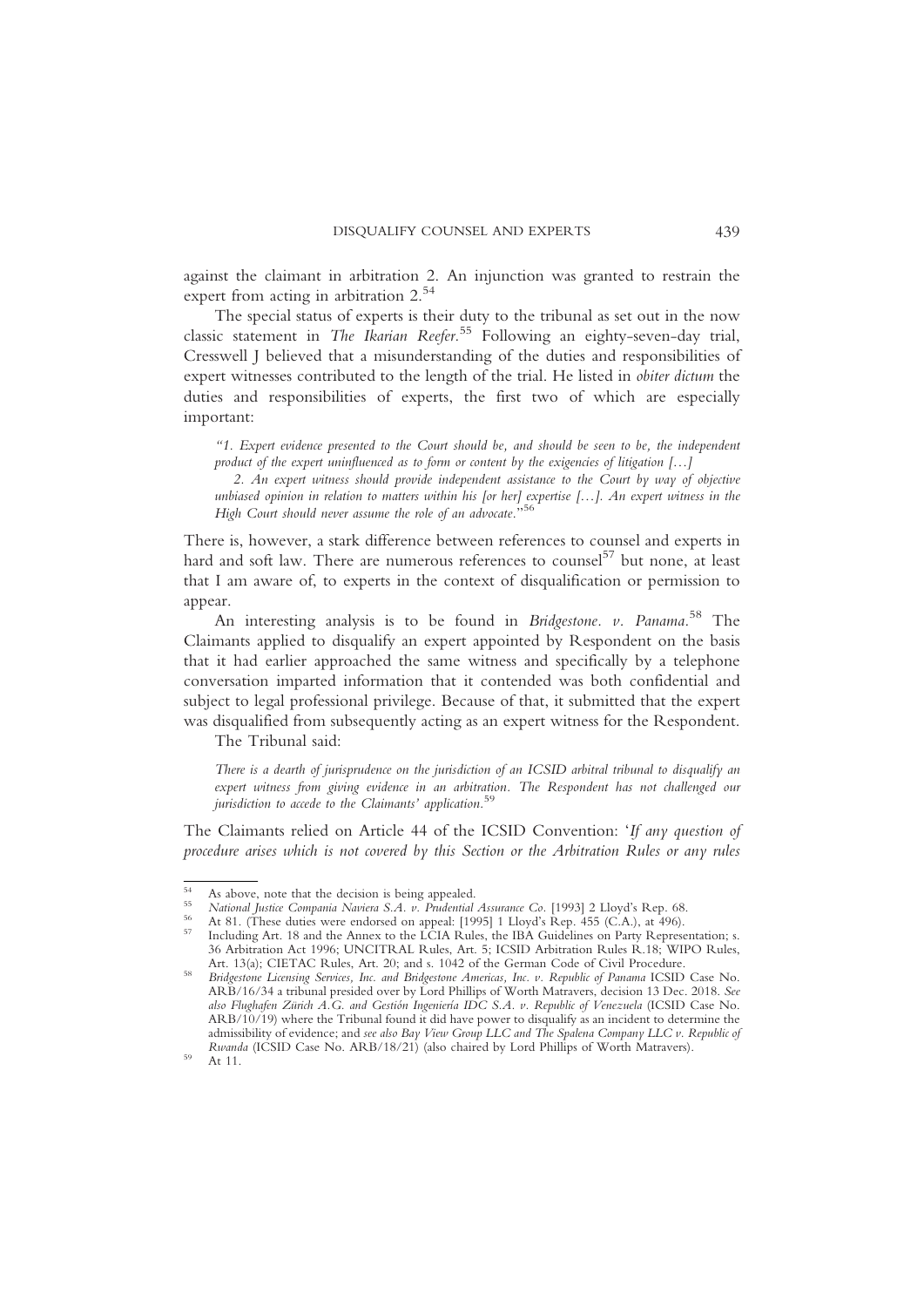agreed by the parties, the Tribunal shall decide the question.' This would appear to be analogous to an incidence of a contractual right. The Claimants further relied on provisions of Articles 9.2(b) and 9.3 of the IBA Rules on the Taking of Evidence that required a tribunal to exclude any document, statement or oral testimony where this is necessary to give effect to any legal impediment or privilege under the legal or ethical rules. It does not appear that the Claimants relied upon a Bolkiahtype reasoning or Bolkiah itself, notwithstanding that they alleged that confidential information had been passed to the expert.

Nevertheless, the Tribunal clearly had this in mind and held:

We are in no doubt that, if [the expert] is disqualified from acting as an expert witness or his participation in these proceedings in that capacity will involve a breach of confidence, legal professional privilege or other legal impropriety, it falls within our competence to rule that his evidence is not to be admitted.<sup>60</sup>

The Tribunal rejected that the same test be applied to arbitrators and experts:

"The Claimants have sought to draw an analogy between the principles that apply where the independence of an arbitrator is in issue and those that apply to the independence of an expert witness. We do not consider this analogy is apt. The role of an arbitrator is to reach a determination of the dispute between the parties that is fair, objective and unbiased. At the outset of proceedings it is vital that the Arbitrator should have no reason to favour the case of one party rather than the other. An arbitrator must be both independent and impartial. Thus if an arbitrator has some personal or professional connection to one of the parties, or to the lawyers acting for one of the parties, this may be ground for disqualification. Equally, if an arbitrator has expressed an opinion on the merits of the dispute, this may, of itself, be a ground for disqualification." … . "The role of a party-appointed expert witness is quite different. Such an expert is paid by one of the parties to give evidence in support of that party's case. A party-appointed expert witness will normally be, and be expected to be, independent of the party calling him. The best expert witnesses will also be impartial. They will give their evidence honestly and objectively in accordance with their sincere beliefs and experience. Judges and arbitrators are familiar, however, with the expert witness whose evidence manifestly lacks objectivity and favours the party paying his fees. An appearance of partiality does not result in the disqualification of an expert witness. It detracts from the weight that the Tribunal will accord to his evidence."<sup>61</sup> The application to disqualify the expert was dismissed.

This passage, remembering it was a tribunal presided over by Lord Phillips, had echoes of his judgment as Lord Phillips MR in Factortame (No  $8)^{62}$  where he said:

"This passage<sup>63</sup> seems to us to be applying to an expert witness the same test of apparent bias that would be applicable to the tribunal. We do not believe that this approach is correct. It would inevitably

<sup>60</sup> At 13.<br>
61 At 14 and 16.<br>
62 Regina (Factortame Ltd and Others) v. Secretary of State for Transport, Local Government and the Regions (No<br>
8) [2002] 3 WLR 1104 .

The passage referred to is the trial judge's comments in *Goldberg* referred to below.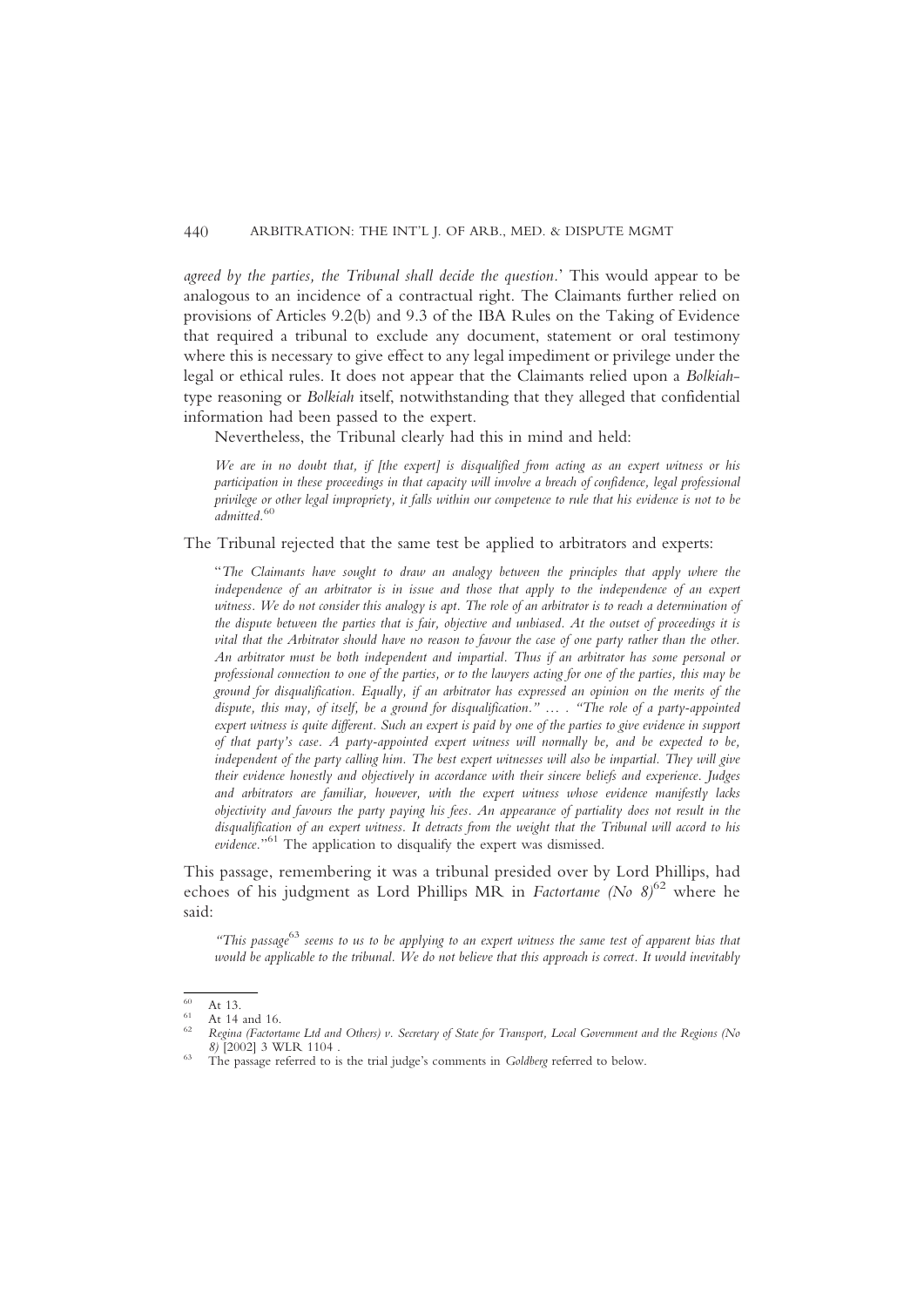#### DISQUALIFY COUNSEL AND EXPERTS 441

exclude an employee from giving expert evidence on behalf of an employer. Expert evidence comes in many forms and in relation to many different types of issue. It is always desirable that an expert should have no actual or apparent interest in the outcome of the proceedings in which he gives evidence, but such disinterest is not automatically a pre-condition to the admissibility of his evidence Where an expert has an interest of one kind or another in the outcome of the case, this fact should be made known to the Court as soon as possible The question of whether the proposed expert should be permitted to give evidence should then be determined in the course of case management. In considering that question the judge will have to weigh the alternative choices open if the expert's evidence is excluded, having regard to the overriding objective of the CPR."<sup>64</sup>

The public policy in play in the present case is that which weighs against a person who is in a position to influence the outcome of litigation having an interest in that outcome.

In Hamilton v. Fayed (No  $2$ )<sup>66</sup> the court had to consider whether a number of individuals who had provided financial support to a claimant in an unsuccessful libel action, should be liable to satisfy the costs order. The court held that they should not. In the course of his judgment, Chadwick LJ made the following comments about the public interest in access to justice:

For my part I can see no difference in principle, in the context of facilitating access to justice, between the lawyer who provides his services pro bono or under a conditional fee arrangement, the expert (say an accountant, a valuer or a medical practitioner) who provides his services on a no win no fee basis and the supporter who—having no skill which he can offer in kind—provides support in the form of funding to meet the fees of those who have. In each case the provision of support—whether in kind or in cash—facilitates access to justice by enabling the impecunious claimant to meet the defendant on an equal footing.<sup>67</sup>

Chadwick LJ did not contemplate any legal bar to experts providing their services on a conditional fee basis and it must be correct that such a course can assist access to justice. But the expert will often be able to influence the course of the litigation in a way the funder, or even the lawyer conducting the litigation will not, as neither directly provides evidence.<sup>68</sup>

<sup>64</sup> At 70. The main issue was whether an agreement between the claimants and accountants would be paid a percentage of the sum recovered as damages, was champertous. The accountants had not acted as expert witnesses in the litigation themselves but provided litigation support and engaged independent experts. The Court of Appeal held that if an expert held a significant financial interest in the outcome of the case, by e.g. giving evidence on a contingency basis, such an interest was highly undesirable and only in a very rare case indeed would the court be prepared to consent to an expert

being instructed under a contingency fee agreement. <sup>65</sup> At 76. <sup>66</sup> [2003] 2 WLR 128. <sup>67</sup> At 152–153. <sup>68</sup> In an unreported Finnish case, counsel had also represented the party in the drafting of the contract in issue. He was to be called by the other party to give evidence (presumably the drafter's intent might have been relevant under Finnish law). The other party sought to disqualify counsel. The tribunal refused to do so but said it would be vigilant to ensure counsel respected his, separate, roles as witness and counsel. See, http://arbitrationblog.kluwerarbitration.com/2018/03/06/fai-arbitral-tribunals-deci sion-concerning-disqualification-counsel-arbitral-proceedings/.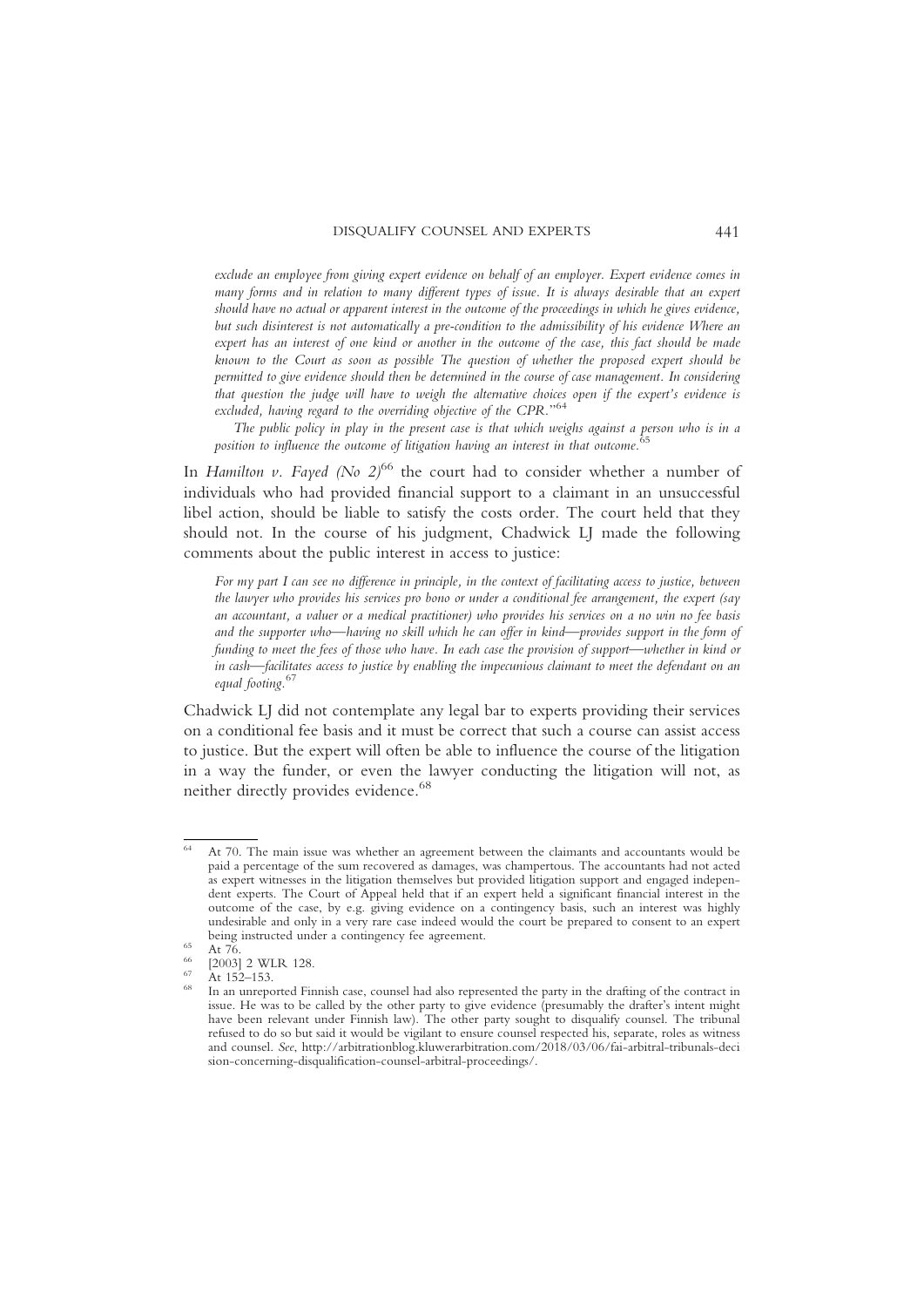## 7 MORE REMOTE CONNECTIONS

An unsuccessful party may leave no stone unturned in a search for some connection, however tenuous, to support a challenge to an award. The potential is enormous as a result of the vast amounts of information available on the internet, but a tenuous link from an internet search will generally fall well short of the sort of evidence that would give a fair-minded observer any cause for concern. In Locabail (UK) Ltd v. Bayfield Properties Ltd<sup>69</sup> the Court said:

We cannot ... conceive of circumstances in which an objection could be soundly based on the religion, ethnic or national origin, gender, age, class, means or sexual orientation of the judge. Nor, at any rate ordinarily, could an objection be soundly based on the judge's social or educational or service or employment background or history, nor that of any members of the judge's family  $70$ 

Thus in any case where the judge's interest is said to derive from an interest of a spouse, partner or other family member the link must be 'so close and direct as to render the interest of that other person, for all practical purposes, indistinguishable from the interest of the judge himself.<sup>71</sup> The fair minded observer does not assume that the interests of a husband and wife are indistinguishable as they are not. There is also considerable practical difficulty if a judge or arbitrator has to research the connections of all his immediate family members.

In A v.  $X^{72}$  it was held that an expert's duty was not limited to the individual expert concerned. It extended to the firm or company that employed the expert and might extend to the wider group: Marks & Spencer Plc v Freshfields Bruckhaus Deringer.<sup>73</sup> D1-D3 were all part of the same group. Their parent company had a common financial interest in the defendants, which were managed and marketed as one global firm. There was a common approach to identification and management of any conflicts. Accordingly, any duty of loyalty was not limited to D1; it was owed by the whole of the defendant group.

# 8 ADMISSIBILITY OR WEIGHT?

As is clear from the Factortame quote above, in most circumstances the evidence of an expert who has some connection and lacks independence will be admissible and any connection will go to the weight given to the evidence. In Field  $v$ . Leeds City *Council*<sup>74</sup> the issue was whether it was inappropriate for an expert to be an employee

<sup>&</sup>lt;sup>69</sup> [2000] QB 451 – the special sitting of the Court of Appeal comprising Lord Bingham of Cornhill CJ, Sir Richard Scott VC and Lord Woolf MR (the 'Tom, Dick and Harry' case).

 $\begin{array}{ll}\n\text{70} & \text{At 25.} \\
\text{Local1} & \text{Local25.} \\
\text{Local2003} & \text{EWCA} \\
\text{181} & \text{1181}\n\end{array}$ 

 $\begin{array}{ll}\n & \text{Qp cit.} \\
73 & [2004] \text{ EWCA} \\
74 & (2000) \text{ 32 HLR } 618.\n\end{array}$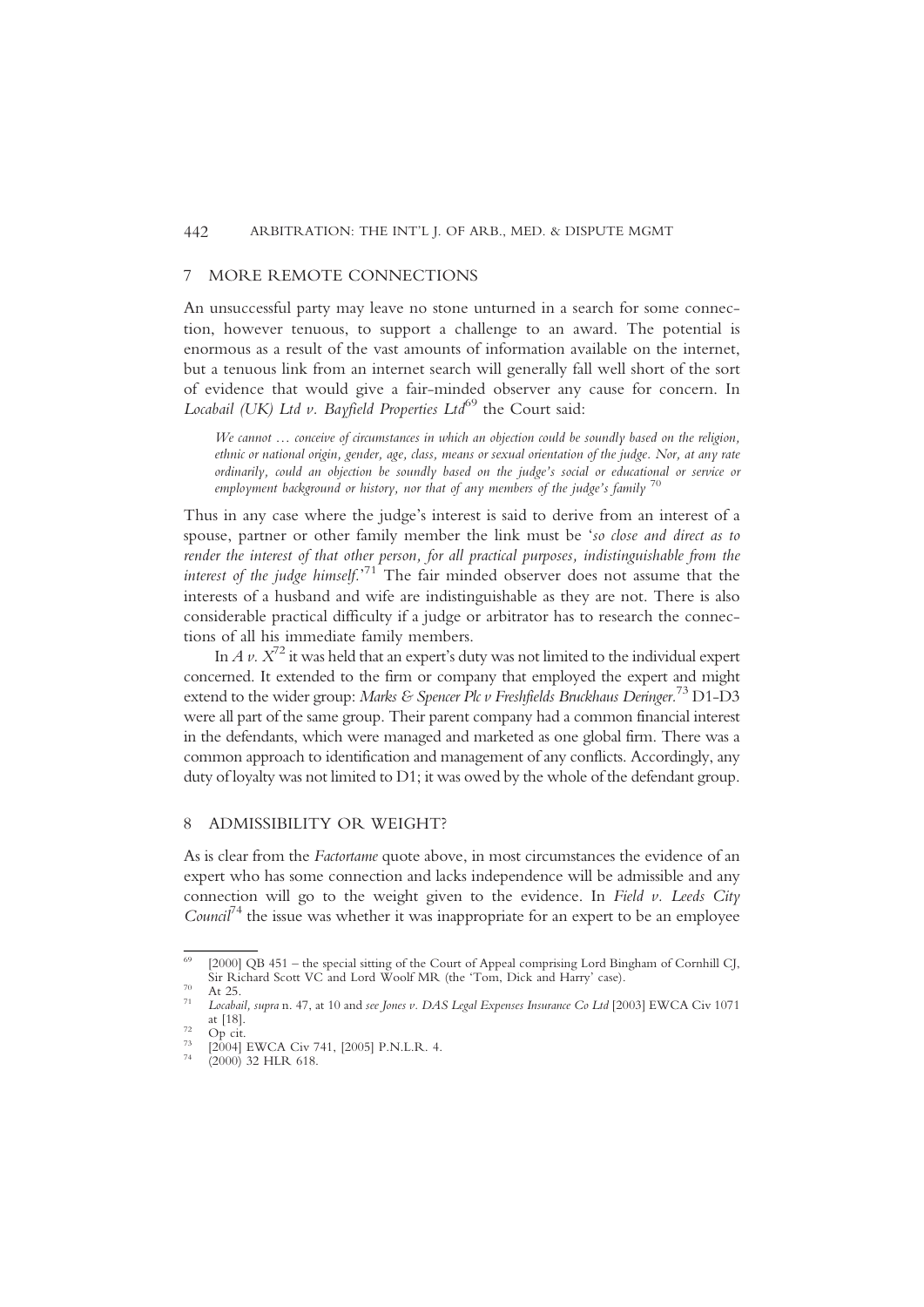of one of the parties: the proposition that if an expert is properly qualified to give evidence, then the fact that he is employed by a party would not disqualify him from giving evidence was described as 'absolutely correct'. Waller LJ said:

The question whether someone should be able to give expert evidence should depend on whether, (i) it can be demonstrated whether that person has relevant expertise in an area in issue in the case; and (ii) that it can be demonstrated that he or she is aware of their primary duty to the court if they give expert evidence.<sup>75</sup>

May LJ, concurring, said:

As to questions of opinion and generally, I entirely agree […], that there is no overriding objection to a properly qualified person giving opinion evidence because he is employed by one of the parties. The fact of his employment may affect its weight but that is another matter.<sup>76</sup>

In Liverpool Roman Catholic Archdiocesan Trustees Inc. v. Goldberg (No.  $3^{77}$  the Court disapproved an earlier judgment in the case given at a pre-trial review where Neuberger J (as he then was) dealt with an application to rule an expert's evidence inadmissible on the grounds, first, that his close relationship with the defendant (they had known each other for twenty-eight years and were good friends, they are also in the same chambers) rendered the expert incapable of fulfilling the role of an expert witness, and, secondly, that his evidence amounted to no more than saying what he would have done and advised in the defendant's position. In the result Neuberger J stood the application over to trial but remarked that:

the fact that [the expert] has had a close personal relationship and a close professional relationship with the defendant in the sense that they had been friends and in the same chambers for a long time does not mean as a matter of law, or even as a matter of fact, that [the expert] is incapable of fulfilling the functions described by Lord Wilberforce and Cresswell J in Whitehouse v Jordan [1981] 1 WLR 246 and National Justice Cia Naviera SA v Prudential Assurance Co Ltd (The Ikarian Reefer) [1993] 2 Lloyd's Rep 68 respectively

The expert's report included the following passage:

I do not believe that this [relationship with the defendant] will affect my evidence: I certainly accept that it should not do so. But it is right that I should say that my personal sympathies are engaged to a greater degree than would probably be normal with an expert witness.

The trial judge held $^{78}$ :

<sup>&</sup>lt;sup>75</sup> At 841.<br><sup>76</sup> At 842.<br><sup>77</sup> [2001] 1 WLR 2337. The case involved a claim for professional negligence in relation to advice given by a Queen's Counsel specializing in tax law to the plaintiff about its tax affairs. The defendant called to give expert evidence a Queen's Counsel who shared his chambers and was a friend of long standing. The question of whether, in these circumstances, the expert's evidence was admissible was raised at an early stage of the trial. The judge decided not to deal with admissibility at that stage, but to deal with that question in the course of his judgment. The action then settled, but the judge felt it appropriate to deal with the admissibility of the expert's evidence.<br>Evans-Lombe J at 12.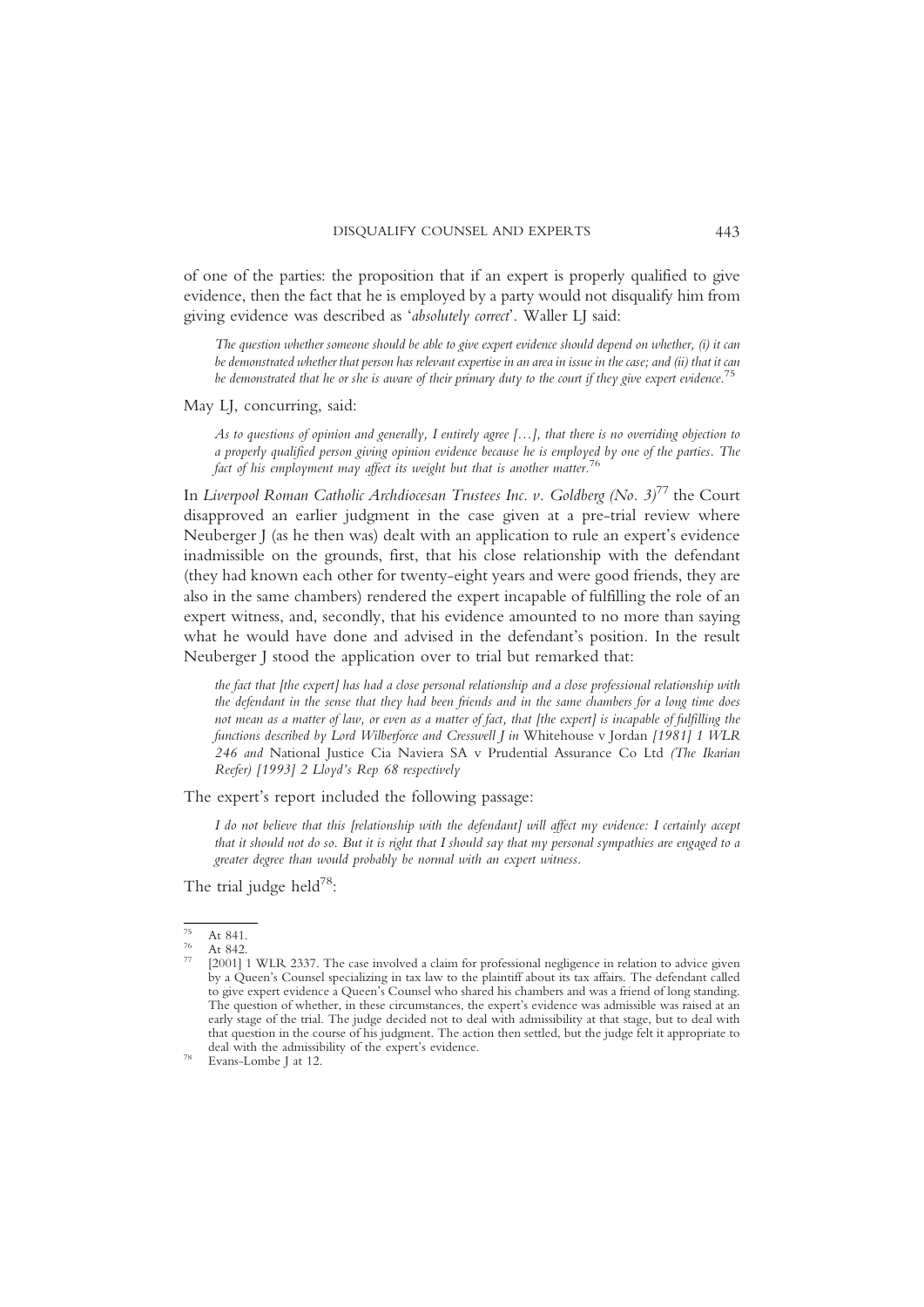It seems to me that this admission rendered [the expert's] evidence unacceptable as the evidence of an expert on grounds of the public policy that justice must be seen to be done as well as done.

This latter statement was disapproved in Factortame and also in Armchair Passenger Transport Limited v Helical Bar Plc.<sup>79</sup> In the latter Nelson J summarized the position as follows:

"The following principles emerge from these authorities:—

i) It is always desirable that an expert should have no actual or apparent interest in the outcome of the proceedings.

ii) The existence of such an interest, whether as an employee of one of the parties or otherwise, does not automatically render the evidence of the proposed expert inadmissible. It is the nature and extent of the interest or connection which matters, not the mere fact of the interest or connection.

iii) Where the expert has an interest of one kind or another in the outcome of the case, the question of whether he should be permitted to give evidence should be determined as soon as possible in the course of case management.

iv) The decision as to whether an expert should be permitted to give evidence in such circumstances is a matter of fact and degree. The test of apparent bias is not relevant to the question of whether or not an expert witness should be permitted to give evidence.  $80^{\circ}$ 

 $\nu$ ) The questions which have to be determined are whether (i) the person has relevant expertise and (ii) he or she is aware of their primary duty to the Court if they give expert evidence, and willing and able, despite the interest or connection with the litigation or a party thereto, to carry out that duty.

vi) The Judge will have to weigh the alternative choices open if the expert's evidence is excluded, having regard to the overriding objective of the CPR.

vii) If the expert has an interest which is not sufficient to preclude him from giving evidence the interest may nevertheless affect the weight of his evidence."

In Australia, the expert's objectivity and impartiality will generally go to weight, not to admissibility. As the Court of Appeal of the State of Victoria put it: ' … to the extent that it is desirable that expert witnesses should be under a duty to assist the Court, that has not been held and should not be held as disqualifying, in itself, an "interested" witness from being competent to give expert evidence<sup>,81</sup>

In the United States, at the federal level, the independence of the expert is a consideration that goes to the weight of the evidence, and a party may testify as an expert in his own case: Rodriguez v. Pacificare of Texas, Inc.. $82$  This also seems to be a fair characterization of the situation at a state level.<sup>83</sup>

<sup>&</sup>lt;sup>79</sup> [2003] EWHC 367 (QB).<br><sup>80</sup> But it might render an award vulnerable to challenge – *see* fn 51 above.<br><sup>81</sup> (FGT Custodians Pty. Ltd. v. Fagenblat, [2003] VSCA 33, at para. 26 (AustLII). And also *see Collins* Thomson v. Clayton, [2002] NSWSC 366; Kirch Communications Pty Ltd. v. Gene Engineering Pty Ltd., [2002] NSWSC 485; SmithKline Beecham (Australia) Pty Ltd. v. Chipman, [2003] FCA 796, 131 F.C.R.

<sup>&</sup>lt;sup>82</sup> 980 F.2d 1014 (5th Cir. 1993), at p. 1019; *Tagatz v. Marquette University*, 861 F.2d 1040 (7th Cir. 1988): *Apple Inc. v. Motorola. Inc.* 757 F.3d 1286 (Fed. Cir. 2014), at 1321.

<sup>83</sup> Corpus Juris Secundum, vol. 32 (2008), at 325: 'The bias or interest of the witness does not affect his or her qualification, but only the weight to be given the testimony.'.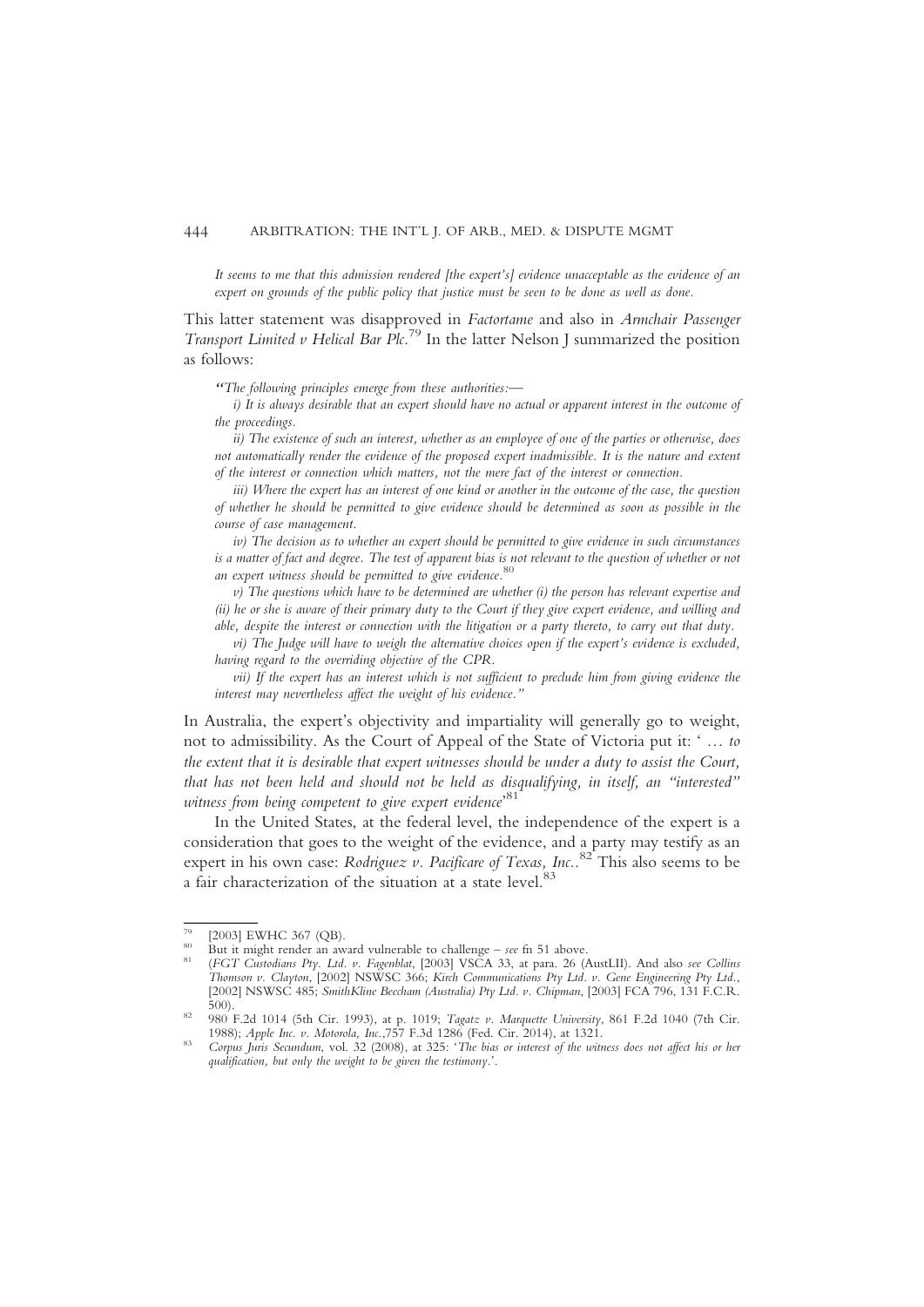#### DISQUALIFY COUNSEL AND EXPERTS 445

To much the same effect is the fully reasoned decision of the Supreme Court of Canada in WBLI v. Abbott and Haliburton Company Limited.<sup>84</sup> The Court considered the Australian, United States and English cases referred to above. The facts were that shareholders started a professional negligence action against the former auditors of their company after they had retained a different accountant, ('GT'), to perform various accounting tasks and which in their view revealed problems with the former auditors' work. The auditors brought a motion for summary judgment seeking to have the shareholders' action dismissed. In response, the shareholders retained an expert, a forensic accounting partner at a different office of GT, to review all the relevant materials and to prepare a report. Her affidavit set out her findings, including her opinion that the auditors had not complied with their professional obligations to the shareholders. The auditors applied to strike out the affidavit on the grounds that the expert was not an impartial expert witness.

Cromwell J giving the judgment of the Court said:

the decision as to whether an expert should be permitted to give evidence despite having an interest or connection with the litigation is a matter of fact and degree. The concept of apparent bias is not relevant to the question of whether or not an expert witness will be unable or unwilling to fulfill its primary duty to the court. When looking at an expert's interest or relationship with a party, the question is not whether a reasonable observer would think that the expert is not independent. The question is whether the relationship or interest results in the expert being unable or unwilling to carry out his or her primary duty to the court to provide fair, non-partisan and objective assistance.<sup>8</sup>

## 9 CONCLUSION

There is, I suggest, plainly a power held by a tribunal to regulate counsel's conduct at least in extreme cases where the facts or conduct threaten the integrity of the proceedings, and perhaps if the expert is found to be a fiduciary. A review of the cases (mostly ICSID ones) $86$  on the disqualification of arbitrators shows that (1) there is a very low chance of success by the party making the application<sup>87</sup>; and (2) that there is no fully developed objective legal test that is consistently applied. If we cannot properly assess an impartial arbitrator yet, then it seems that we are some way away from being able to assess when an expert witness or counsel should be removed. Although this article does not touch on challenges to arbitrators, it seems relevant in conclusion that even this (much written about) area of law is

<sup>&</sup>lt;sup>84</sup> [2015] 2 SCR 182.<br><sup>85</sup> At 50. But *see* fn 51 above.<br><sup>86</sup> At the time of writing the outcome of the *Haliburton v. Chubb* UKSC 2018/0100 appeal is unknown and it is unclear whether Monster Energy Company v. City Beverage LLC Nos. 17–55813 & 17–56082<br>(9th Cir. 22 Oct. 2019) is going to the US Supreme Court.

But it could make an award vulnerable to challenge – see fn 51.